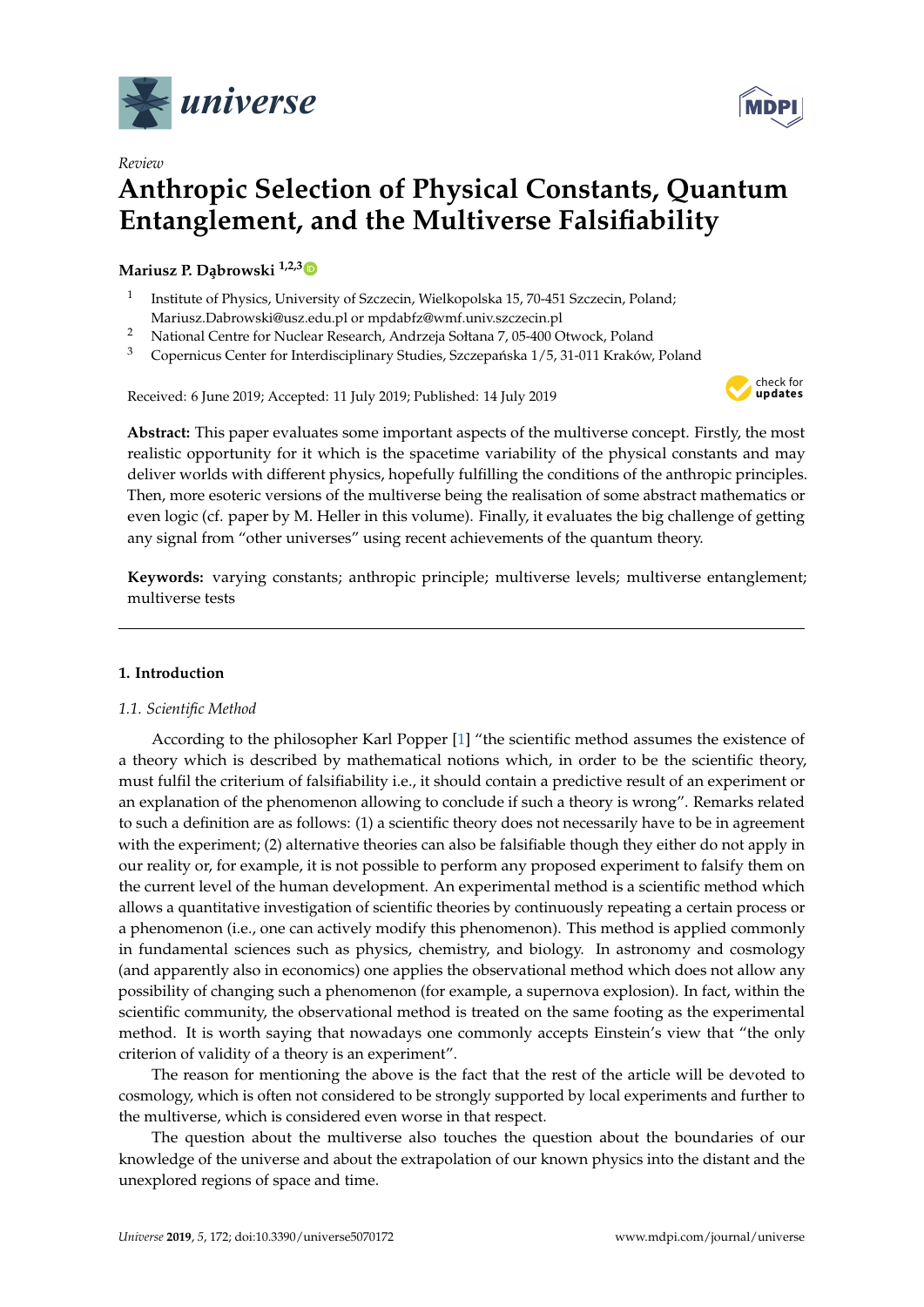# *1.2. Cosmology as an Experimental Science*

The scientific method relies on the theories which are described by some specific laws expressed in terms of mathematics—the physical laws. These laws, however, are verified in *local experiments* i.e., the Earth experiments or Earth's neighbourhood experiments. In fact, we *do not know* if these laws also apply in the distant parts of the universe, but usually assume that they do so. In other words, we *extrapolate* the local laws into the whole observable universe. Such an approach legitimises validity of the most observational facts related to cosmology such as the universe expansion [\[2\]](#page-17-1), its hot and dense phase in the past [\[3](#page-17-2)[,4\]](#page-18-0), its current acceleration [\[5](#page-18-1)[,6\]](#page-18-2), etc. In that sense cosmology is a science and so all its aspects which are based on the scientific method—including the multiverse concept—should seriously be taken into account.

One interesting issue is that cosmology deals with a unique object—the universe—and it is considered as all which surrounds us. There is a question as to whether cosmology deals with all the possible mathematical structures and whether these structures are physical reality somewhere in the universe, which is often called *the multiverse*. Another point is whether our physical theories and the views given by physics as the fundamental science can easily be extended onto such fragile phenomena as life (biology) and consciousness (psychology).

A more recent view of a theory to be scientific was presented by a cosmologist George Ellis [\[7](#page-18-3)[,8\]](#page-18-4) who strongly differentiates between cosmology as the theory which is based on contemporary achievements of physics and mathematics and verified by observations and "cosmologia" which adds more aspects to the investigations which are related to philosophy, social sciences, biology, and even metaphysics. One of his criterion of a scientific theory is the observational and experimental support which composes firstly of ability to make a quantitative prediction to be tested and secondly of its confirmation. His worry is if some theories which predict the multiverse are really scientific in the observational and experimental sense. It seems that this concern is not so much a problem in view of the Popper's criterion.

#### *1.3. Physical Laws and Constants*

Physical laws are verified by measurements of the physical quantities entering these laws including the physical constants which basically seem to be "constants" in the pure sense of their merit. *However, one asks a fundamental question: why are the laws of physics of the form they are, and why are physical constants of the values they are?* One may ask: why is Newton's force of gravity inversely proportional to the second power of the distance between the masses? Why not to the third power or perhaps to some other fractional power? Surely, it is not forbidden to have any other power in any way as a mathematical law, but not as it relates to the physical, since it does not explain our universe. We may also ask why the interaction between electric charges and masses lowers with the distance, while it grows with distance for quarks endowed with colour charges. Could gravitational force be also growing with the distance? The mathematical answer is simply yes, but not in any kind of (at least local) physical universe.

However, even if the laws have similar mathematical structure, they may still give different quantitative output due to the different values of the physical constants. The Newton's law and the Coulomb's law have the same mathematical structure, but the constants they contain: the gravitational constant *G* and the electric constant *k*, are many orders of magnitude different. This very fact leads to important consequences for living organisms since this is the electric force which guarantees their integrity—gravity is too weak to do so. However, we may imagine a different world or a period of evolution of our world in which constants *G* and *k* are of similar value. Then, one would perhaps create a "gravitationally bound" life rather than an "electrically bound" one, though not in our current universe.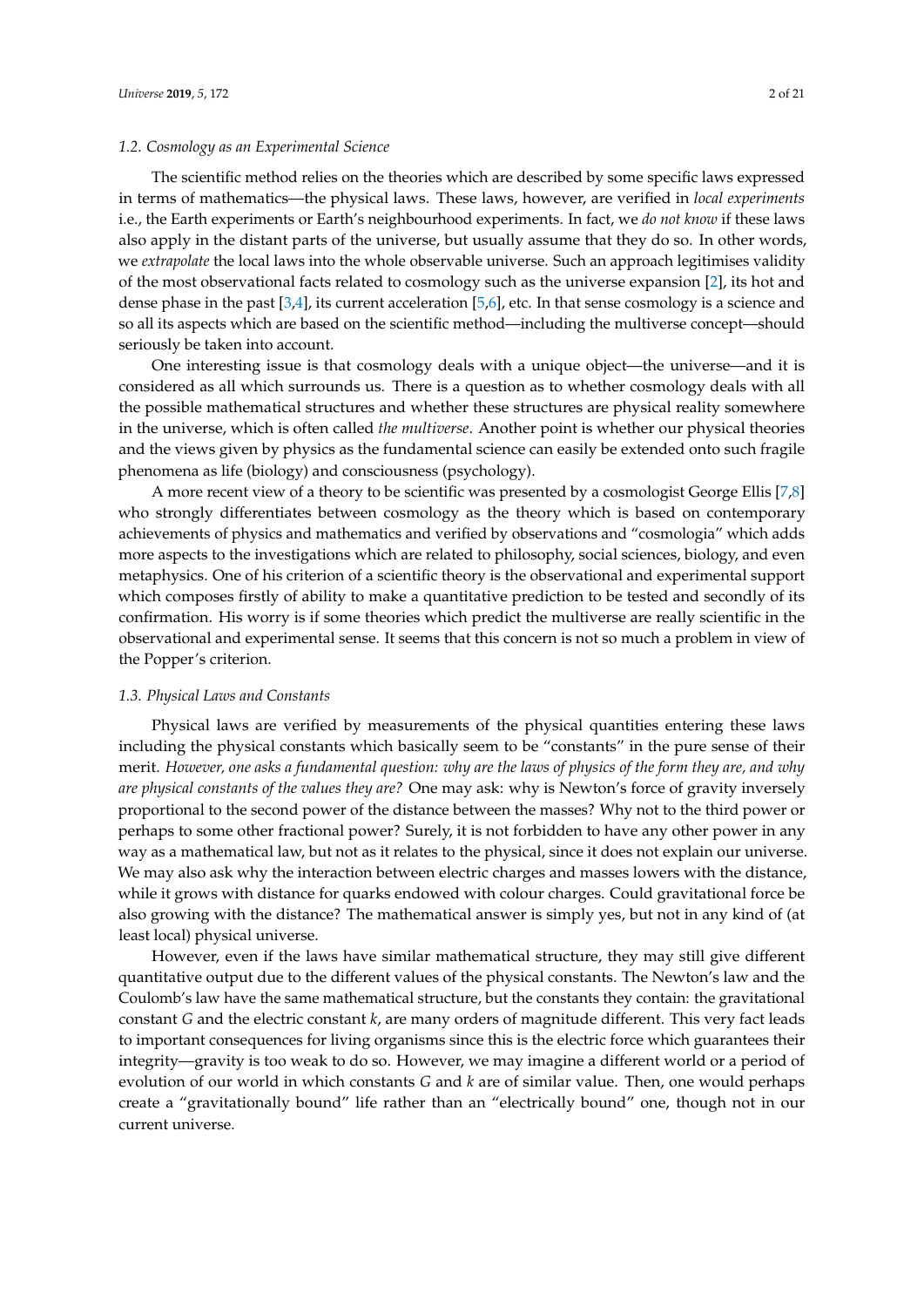# *1.4. What Is the Multiverse?*

Assuming that our universe is equipped with some specific set of physical constants, we immediately come into a philosophical problem of potential existence of the whole set of universes (or perhaps pieces of our universe) equipped with different sets of physical constants and/or physical laws—*the multiverse*.

The very term "Multiverse" comes from the works of a philosopher, William James [\[9\]](#page-18-5), in 1895 in which he defines *Visible nature is all plasticity and indifference, a multiverse, as one may call it, and not a universe.* One of the problems with the above formulation, which we will discuss in more detail later, is whether those universes evolve independently or whether there is some physical relation between them. The latter would be the only option which could allow us to test their existence by our own universe's experiments.

Sticking to the scientific method of Popper [\[1\]](#page-17-0) we may also ask the question of initial conditions—i.e., ask if there was any freedom of the choice of physical constants and laws initially, and why they have been chosen in a way they are now. In other words, we may investigate the problem of how different our world would have been, if the laws and constants had had different values from what they are now. This further can be extended into the existence and the type of life problems, i.e., asking if there are any universes in which physical laws and physical constants do not allow life or even better if they do not allow *our type* of life allowing or not some *different* type of life (provided we know what this "different" type of life is).

The content of this paper is as follows. In Section [2](#page-2-0) we briefly discuss an idea of varying constants then formulate appropriate theories in Section [3.](#page-4-0) In Section [4](#page-9-0) we discuss the relation between varying constants theories and the anthropic principles. In Section [5](#page-13-0) we concentrate on the definitions of the multiverse and the multiverse hypothesis falsifiability. In Section [6](#page-17-3) we give some afterword.

# <span id="page-2-0"></span>**2. Some History and Remarks on Varying Constants**

Physical laws do not exist without physical constants which at the first glance seem to be quite numerous, though after a deeper insight only a few of them seem really fundamental. According to the famous discussion between three eminent physicists, Duff, Okun, and Veneziano [\[10\]](#page-18-6) based on the famous Bronshtein-Zelmanov-Okun cube [\[11\]](#page-18-7) (cf. Figure [1\)](#page-3-0), at most three of the constants are necessary: the gravitational constant *G*, the velocity of light *c*, and the Planck constant *h*. Clearly, speed of light is for relativity, gravitational constant for gravity, and Planck constant for quantum mechanics. As it is argued by string theorists, one needs even less: the speed of light *c* and the fundamental string length  $\lambda$ <sup>*s*</sup> [\[10\]](#page-18-6).

These three constants can be considered to be of the so-called class C [\[12](#page-18-8)[,13\]](#page-18-9) because they build bridges between quantities and allow new concepts to emerge: *c* connects space and time together; *h* relates the concept of energy and frequency; while *G* appears in Einstein equations and creates links between matter and geometry.

The gravitational constant, measured by Cavendish in 1798 [\[14\]](#page-18-10), is historically the oldest known one and occurs in Newton's law of gravitation and its generalisation, the Einstein equations of general relativity.

Already the 19th century physicists started thinking of a basic set of physical units ("natural" units) of which all the other physical units could be derived. Johnstone-Stoney [\[15\]](#page-18-11) introduced the "natural" units of charge, mass, length, and time as the "electrine" unit  $e = 10^{-20}$  ampere-seconds (*ε*0—permittivity of space in the Coulomb's law), and the mass, length, time respectively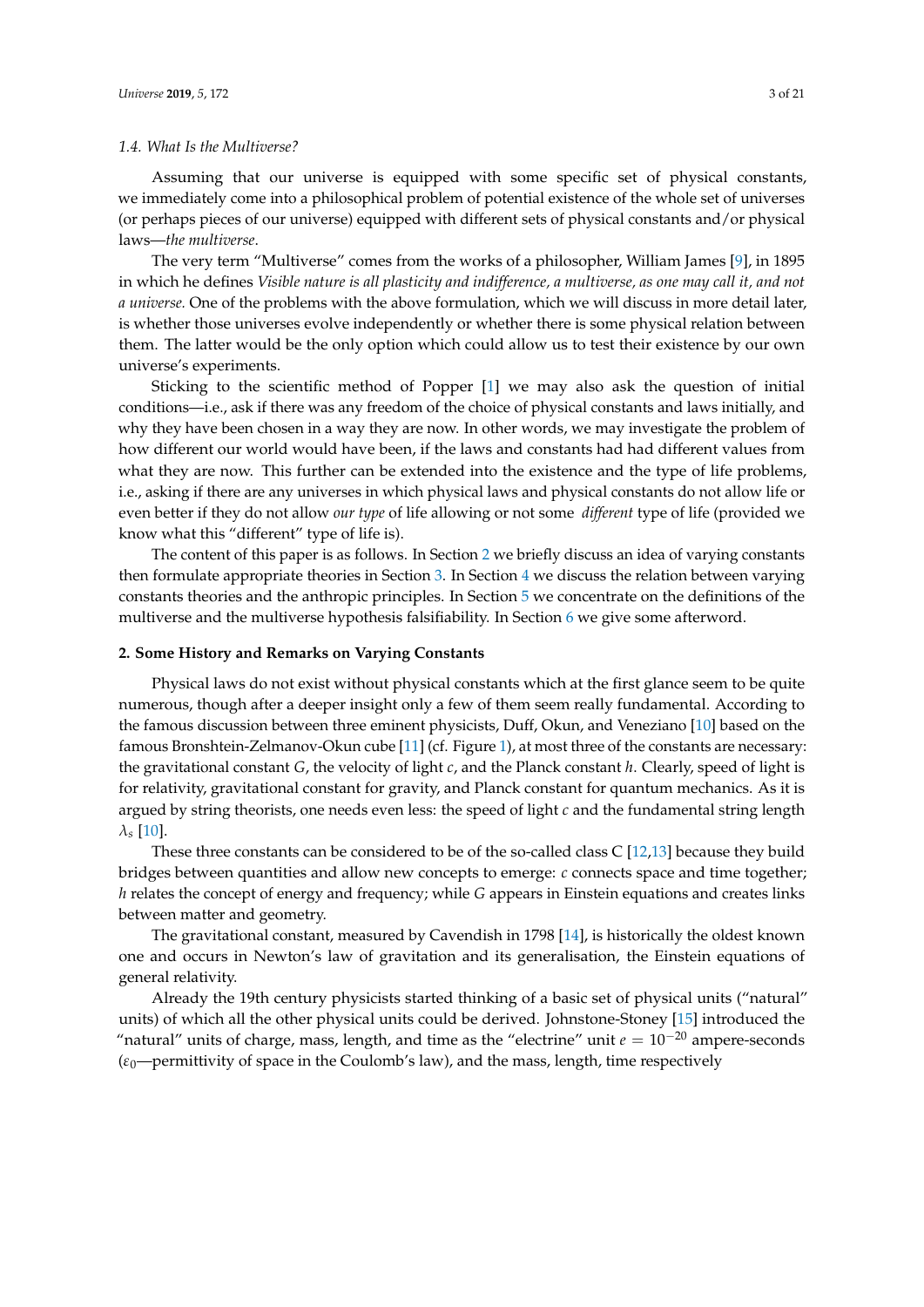$$
M_J = \sqrt{\frac{e^2}{4\pi\varepsilon_0 G}} = 10^{-7} \,\mathrm{g},\tag{1}
$$

$$
L_J = \sqrt{\frac{Ge^2}{4\pi\varepsilon_0 c^4}} = 10^{-37} \,\text{m},\tag{2}
$$

$$
t_J = \sqrt{\frac{Ge^2}{4\pi\varepsilon_0 c^6}} = 3 \times 10^{-46} \,\mathrm{s}.\tag{3}
$$

<span id="page-3-0"></span>

**Figure 1.** Bronshtein-Zelmanov-Okun cube, or the cube of the physical theories [\[11\]](#page-18-7). Three orthonormal axes are marked by  $1/c$ , *h* and *G*. The vertex  $(0,0,0)$  corresponds to non-relativistic mechanics;  $(c, 0, 0)$ to special relativity; (0, *h*, 0) to non relativistic quantum mechanics; (*c*, , *h*, 0) to quantum field theory; (*c*, 0, *G*) to general relativity, (*c*, *h*, *G*) to relativistic quantum gravity.

This was later modified by Planck in 1899, following the discovery of the electron charge by Thompson in 1897 as  $e = 1.6 \times 10^{-19}$  Coulombs, the introduction of the Planck constant  $h = 6.6 \times 10^{-34}$  J · s, and the Boltzmann constant  $k = 1.38 \times 10^{-23}$  J/K into the Planck mass, length, time, temperature, respectively:

$$
M_{pl} = \sqrt{\frac{hc}{G}} = 5.56 \times 10^{-5} g,
$$
\n(4)

$$
L_{pl} = \sqrt{\frac{Gh}{c^3}} = 4.13 \times 10^{-35} m,
$$
\n(5)

$$
t_{pl} = \sqrt{\frac{Gh}{c^5}} = 1.38 \times 10^{-43} s,
$$
\n(6)

$$
T_{pl} = \sqrt{\frac{hc^5}{k^2 G}} = 3.5 \times 10^{32} K. \tag{7}
$$

Nowadays, we use the International System of Units (SI) which contains seven units for the basic physical quantities (meter, kilogram, second, ampere, kelvin, mole, candela) out of which all the other units are supposed to be derived [\[16\]](#page-18-12).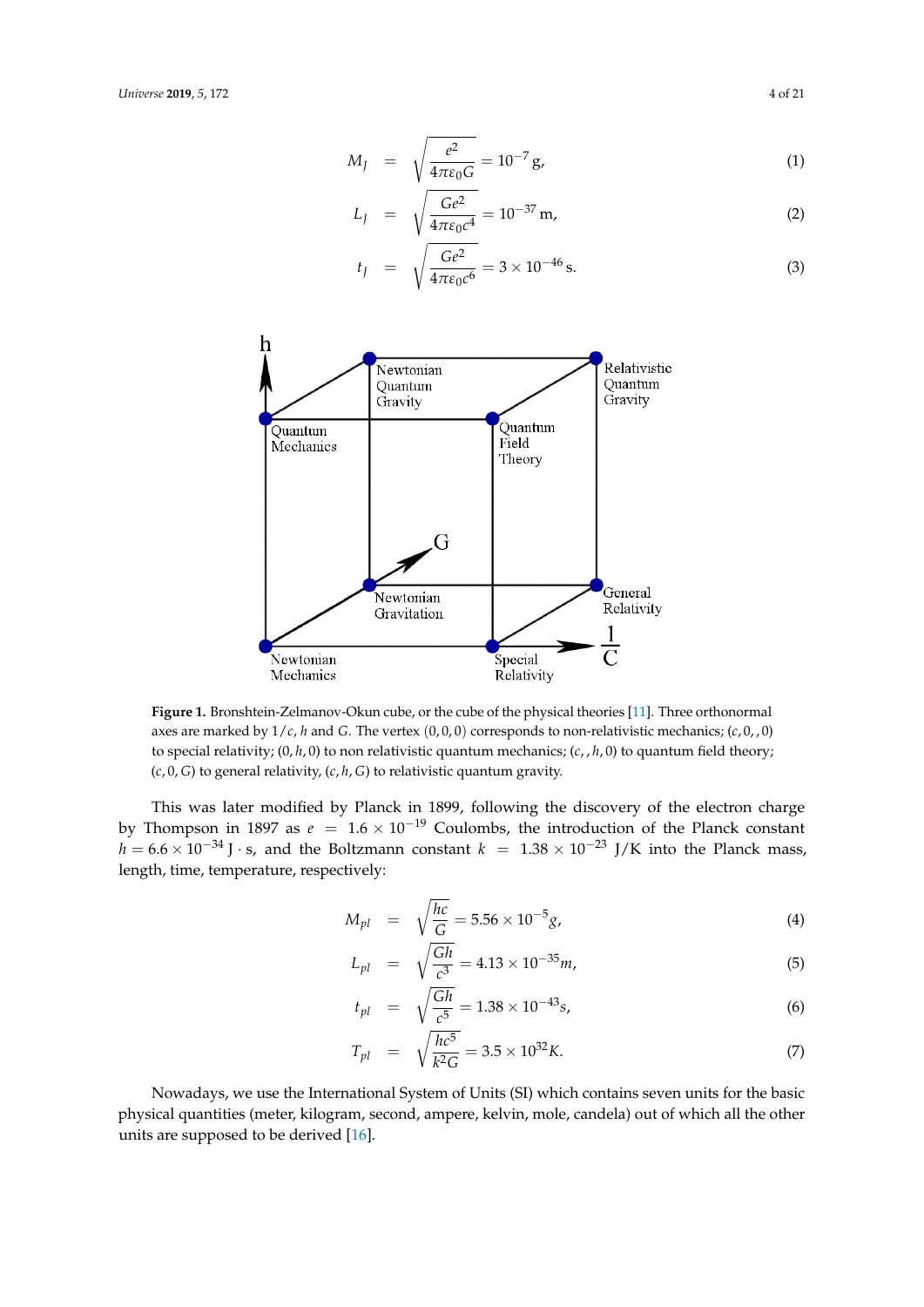At the beginning of the 20th century Weyl [\[17\]](#page-18-13) found that the ratio of the electron radius to its gravitational radius was about  $10^{40}$ . Further Eddington [\[18\]](#page-18-14) found the proton-to-electron mass ratio to be

$$
\frac{1}{\beta} = \frac{m_p}{m_e} \sim 1840\tag{8}
$$

and further took an inverse of the fine structure constant to be

<span id="page-4-3"></span>
$$
\frac{1}{\alpha} = 4\pi\varepsilon_0 \frac{\hbar c}{e^2} \sim 137,\tag{9}
$$

then found the ratio of electromagnetic to gravitational force between a proton and an electron as

$$
\frac{e^2}{4\pi\epsilon_0 m_e m_p} \sim 10^{40},\tag{10}
$$

which led him to the introduction of the then so-called Eddington number  $N_E = 10^{80}$ .

Eddington's ideas were put into a deeper physical context in the Dirac's Large Numbers Hypothesis [\[19\]](#page-18-15), who besides calculating static ratio of electromagnetic and gravitational forces between proton and electron, also took into account the dynamics of cosmology calculating the ratio of the observable universe to the classical radius of the electron

<span id="page-4-1"></span>
$$
\frac{c/H_0}{e^2/4\pi\epsilon_0 m_e c^2} \sim 10^{40},\tag{11}
$$

and the number of protons in the observable universe

<span id="page-4-2"></span>
$$
N = \frac{4}{3} \frac{\pi \rho (c/H_0)^3}{m_p} \sim N_E \sim (10^{40})^2,
$$
\n(12)

where the critical density  $\rho = (3H_0^2)/(8\pi G) \sim 10^{-29} gcm^{-3}$ ,  $H_0$  is the Hubble parameter at present. However, due to the evolution of the universe, the Hubble parameter changes with time  $H(t) \equiv [da(t)/dt]/a(t)$ , where  $a(t)$  is the scale factor which describes the expansion rate. So, in order to keep ratios [\(11\)](#page-4-1) and [\(12\)](#page-4-2) the same as the ratio of the electromagnetic to gravitational force throughout the whole evolution, some of the physical constants involved *e*, *G*, *c*, *m<sup>e</sup>* , *mp*, must vary in time. Since the changes of *e*,  $m_e$ ,  $m_p$  would need reformulation of the atomic and the nuclear physics which is difficult to observe, the only option is that this is gravitational "constant" G which changes. Dirac's choice was just that

$$
G \sim H(t) = \frac{(da/dt)}{a},\tag{13}
$$

so that the scale factor evolved as  $a(t) \sim t^{1/3}$ , and  $G(t) \sim 1/t$ . This gave a simple answer to the problem of gravity being so weak compared to electromagnetism because the ratio of the forces was proportional to the age of the universe i.e.,

$$
\frac{F_e}{F_p} \sim \frac{e^2}{m_e m_p} t \sim t.
$$
\n(14)

#### <span id="page-4-0"></span>**3. Theories Incorporating Varying Constants**

# *3.1. Formulations*

## 3.1.1. Varying Gravitational Constant *G*

The first physical theory which started from the proper Lagrangian was formulated by Jordan [\[20\]](#page-18-16) in his conformal gravity and further extended in Brans-Dicke scalar-tensor gravity [\[21\]](#page-18-17). Brans and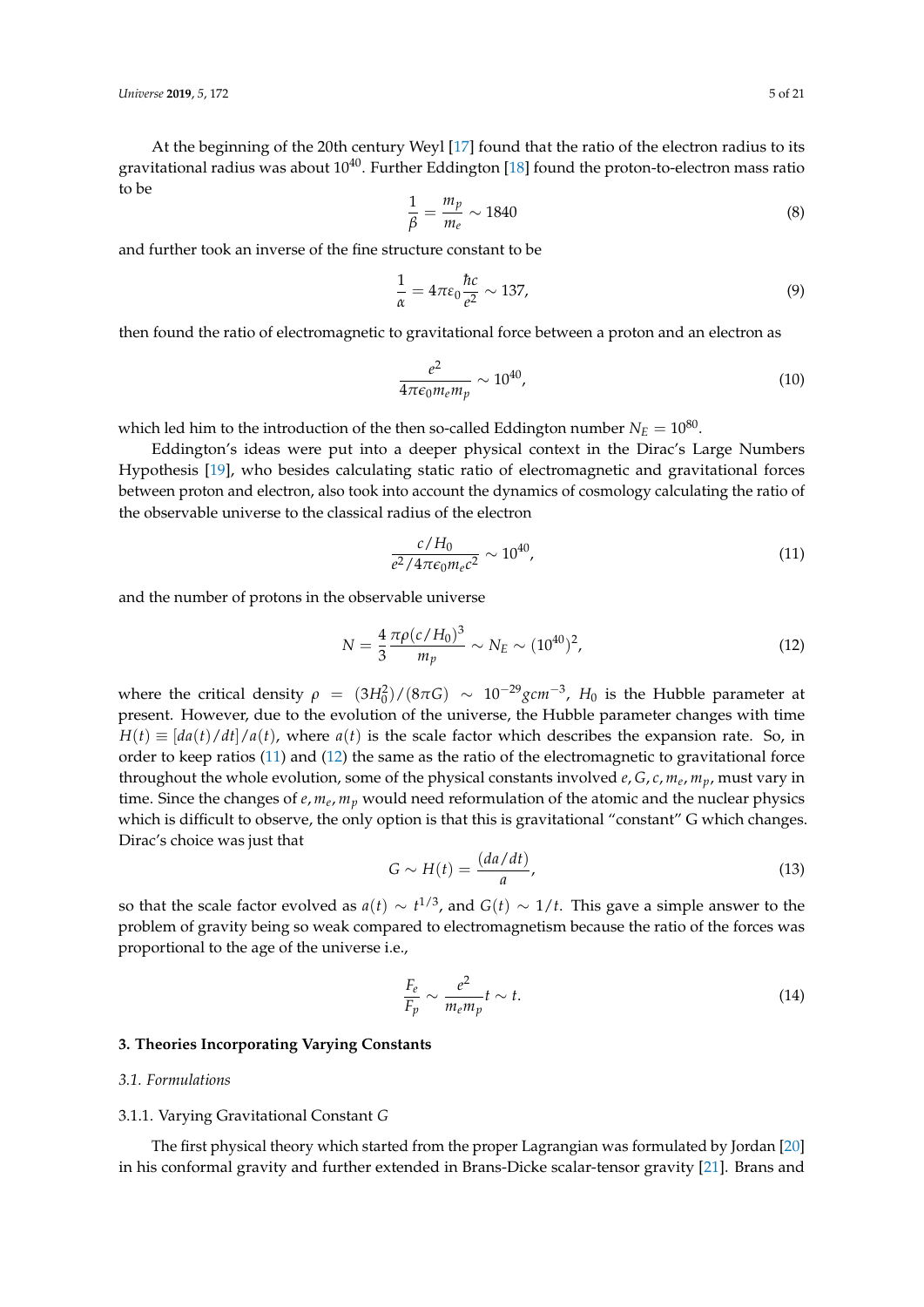Dicke assumed that the gravitational constant *G* should be associated with an average gravitational potential represented by a scalar field surrounding a given particle, i.e.,

$$
\langle \phi \rangle = \frac{GM}{c/H_0} \sim 1/G,\tag{15}
$$

which is responsible for the gravitational force. In fact, this was an attempt to incorporate the idea of Ernst Mach, who first suggested that the inertial mass of a given particle in the Universe is a consequence of its interaction with the rest of the mass of the Universe.

In general relativity the gravitational constant is *a constant*, and so the Einstein equations read as (*gµν*—metric tensor, *Rµν*—Ricci tensor, *R*—curvature scalar, *Tµν*—energy-momentum tensor,  $\mu, \nu = 0, 1, 2, 3$ 

$$
R_{\mu\nu} - \frac{1}{2}g_{\mu\nu}R = \frac{8\pi G}{c^4}T_{\mu\nu},
$$
\n(16)

while in Brans-Dicke scalar-tensor gravity one uses the time-varying field *φ* instead of *G* which results in generalised gravitational (Einstein) equations and the equation of motion for this scalar field:

$$
R_{\mu\nu} - \frac{1}{2}g_{\mu\nu}R = \frac{8\pi}{c^4\phi}T_{\mu\nu} + \frac{1}{\phi}\left(\nabla_{\mu}\nabla_{\nu}\phi - g_{\mu\nu}\Box\phi\right) + \frac{\omega}{\phi}\left(\partial_{\mu}\phi\partial_{\nu}\phi - \frac{1}{2}g_{\mu\nu}\partial_{\beta}\phi\partial^{\beta}\phi\right)
$$
(17)

$$
\Box \phi = \frac{8\pi}{c^4 (3 + 2\omega)} T. \tag{18}
$$

where  $\omega$  is the Brans-Dicke parameter,  $\partial_{\mu}$  - partial derivative,  $\nabla_{\mu}$  - covariant derivative, and  $\square \equiv$  $\nabla_{\mu}\nabla^{\mu}$ —the d'Alambert operator. Einstein's general relativity theory is recovered in the limit  $\omega \to \infty$ . This idea of making a constant to be the field is used in theories of unification of fundamental interactions such as the superstring theory, where the variability of the intensity of the interactions is a rule. There, we have the dimensionless "running" coupling constants of electromagnetic (*α*), weak  $(\alpha_w)$ , strong  $(\alpha_s)$ , and gravitational  $(\alpha_g)$  interactions. An example of such a unification is the low-energy-effective superstring theory which is equivalent to Brans-Dicke theory for *ω* = −1. In such a theory the running coupling constant  $g_s = \exp(\varphi/2)$  evolves in time with  $\varphi$  being the dilaton and the Brans-Dicke field  $\phi = \exp(-\varphi)$  [\[22\]](#page-18-18). Besides, Jordan's conformally invariant theory can be obtained from Brans-Dicke action in the case when  $\omega = -3/2$ .

In this superstring theory context some interesting examples of multiverses being considered as universes cyclic in time appear. One of them is the pre-big-bang model in which the universe evolution is split into the two phases in time: one "before" big-bang taking place at the moment  $t = 0$ and another "after" big-bang [\[22\]](#page-18-18). Another is the ekpyrotic and cyclic model based on an extension of the superstring theory onto the M-Theory (brane theory) [\[23\]](#page-18-19). In such models, the big-bang is repeated many times as a collision of two lower-dimensional branes (treated as gravitating thin films) in a higher-dimensional spacetime.

#### 3.1.2. Varying Fine Structure Constant *α* or the Electric Charge *e*

In recent years, two other theories with varying constants have been intensively studied [\[24\]](#page-18-20). First is the varying fine structure constant [\[25\]](#page-18-21) and the second is the varying speed of light (VSL) [\[26\]](#page-18-22). Phenomenologically, these constants are related by the definition of  $\alpha \sim 1/c$ . However,  $\alpha$  is dimensionless while *c* (as well as the electric charge *e* and the Planck constant *h*) is dimensionful so that there is an equivalent formulation of varying *α* theory in terms of varying *e* theory in which a change in the fine structure constant *α* was fully identified with a variation of the constant electric charge, *e*<sup>0</sup> developed as Bekenstein–Sandvik–Barrow–Magueijo (BSBM) model [\[27\]](#page-18-23).

Let us first examine the varying fine structure constant *α* models. Such models were first proposed by Teller [\[28\]](#page-18-24), and later by Gamow [\[29\]](#page-18-25), following the original path of the Large Number Hypothesis by Dirac [\[30\]](#page-18-26). A fully quantitative framework was developed by Bekenstein [\[31\]](#page-18-27). The electric charge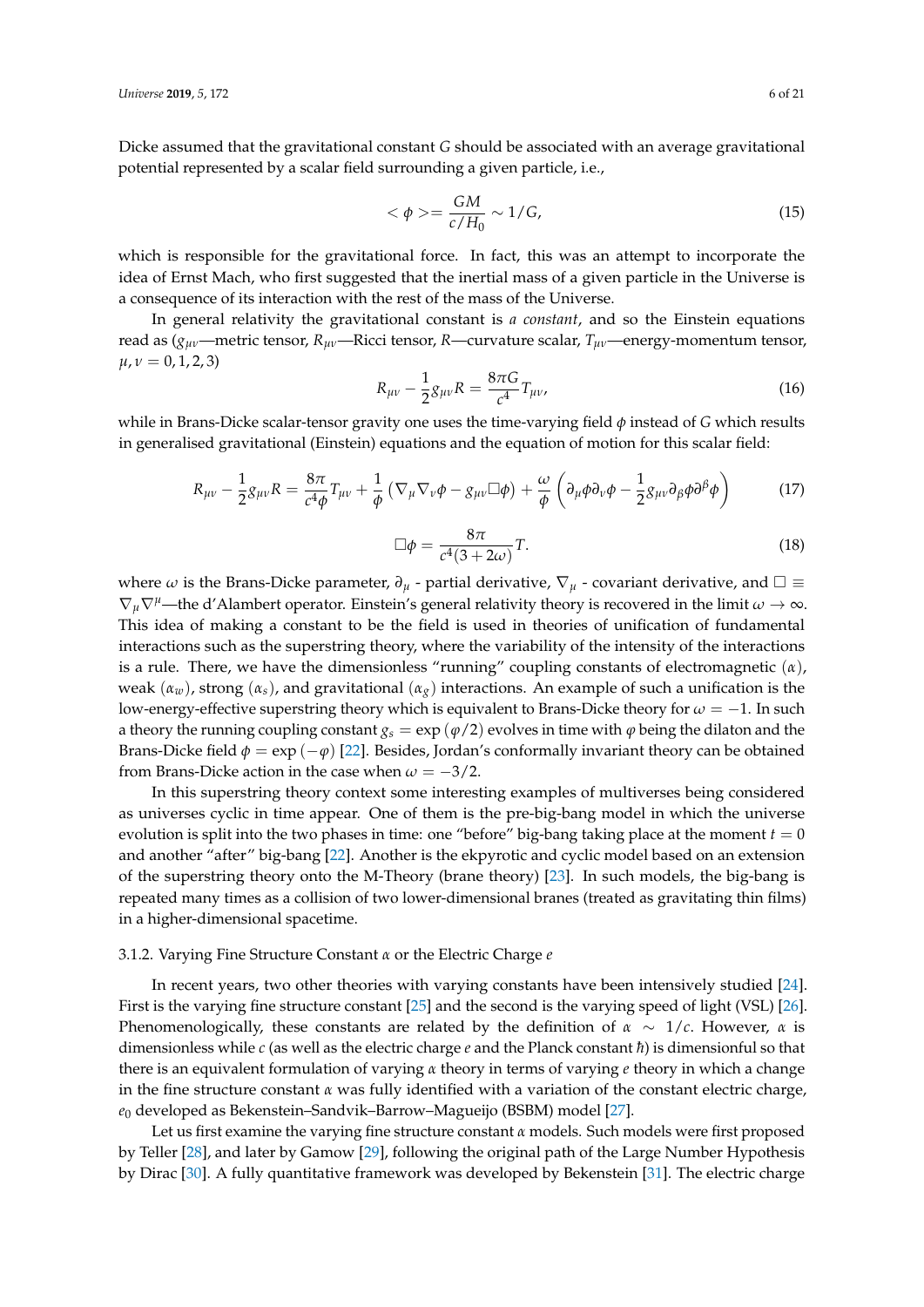variability was introduced by defining a dimensionless scalar field,  $\epsilon(x^{\mu})$ , and as a consequence,  $e_0$  was replaced by  $e = e_0 \epsilon(x^{\mu})$ . The electromagnetic tensor was then redefined to the form

$$
F_{\mu\nu} = [(\epsilon A_{\nu})_{\nu\mu} - (\epsilon A_{\mu})_{\nu\nu}]/\epsilon
$$

where the standard form of it can be restored for the constant  $\epsilon$ . For simplicity, in [\[27\]](#page-18-23) an auxiliary gauge potential,  $a_{\mu} = \epsilon A_{\mu}$ , and the electromagnetic field strength tensor,  $f_{\mu\nu} = \epsilon F_{\mu\nu}$ , were introduced, as well as a variable change:  $\epsilon \to \psi \equiv \ln \epsilon$  was performed. The field  $\psi$  in this model couples only to the electromagnetic energy, disturbing neither the strong, nor the electroweak charges, nor the particle masses.

The BSBM field equations are

$$
R_{\mu\nu} - \frac{1}{2}g_{\mu\nu}R = \frac{8\pi G}{c^4} \left[ \Omega \partial_{\nu}\psi \partial^{\nu}\psi - \frac{1}{2} \Omega g_{\mu\nu} \left( \partial_{\beta}\psi \partial^{\beta}\psi \right)^2 - \left( \frac{1}{4}g_{\mu\nu}f_{\alpha\beta}f^{\alpha\beta} - f_{\sigma\nu}f^{\beta}_{\mu} \right) e^{-2\psi} \right],
$$
 (19)

and the equation of motion for the field *ψ* is:

$$
\Box \psi = \frac{2}{\Omega} e^{2\psi} \mathcal{L}_{em}, \qquad (20)
$$

where  $\Omega = \hbar c / \lambda$ , is introduced for the dimensional reason,  $\lambda$  is considered to be the length scale of the electromagnetic part of the theory, and the dimensionless field  $\psi$  is given by:

$$
\psi = \frac{1}{2} \ln \left| \frac{\alpha}{\alpha_0} \right|.
$$
\n(21)

# 3.1.3. Varying Speed of Light *c*

As for varying *c* the best known (though not derived from the proper action) is the Barrow-Magueijo (BM) [\[32\]](#page-18-28) model which follows the formulation of Petit [\[33\]](#page-18-29) and basically makes *c* the function of time in the standard Einstein general relativistic field equations. A better formulation is by Moffat [\[34,](#page-18-30)[35\]](#page-18-31) where  $\Phi = c^4$  and it is the proper physical model with *c* being the field with an appropriate kinetic term, i.e.,

$$
R_{\mu\nu} - \frac{1}{2}g_{\mu\nu}R = \frac{8\pi G}{\Phi}T_{\mu\nu} + \frac{1}{\Phi}(\nabla_{\mu}\nabla_{\nu} - g_{\mu\nu}\nabla^{\alpha}\nabla_{\alpha})\Phi + \frac{\kappa}{\Phi^{2}}\left(\partial^{\mu}\Phi\partial_{\mu}\Phi - \frac{1}{2}g_{\mu\nu}\partial^{\alpha}\Phi\partial_{\alpha}\Phi\right),
$$
 (22)

and  $\kappa$  = const. (it is different from Brans-Dicke parameter  $\omega$ , though it is introduced analogically into the kinetic term)

$$
\Box \Phi = \frac{8\pi G}{3 + 2\kappa} T \,. \tag{23}
$$

Some other varying *c* theories are the bimetric theory with different speeds of photons and gravitons [\[36\]](#page-18-32) and the theories with modified dispersion relation [\[37\]](#page-18-33). Other models being considered, though not so strictly based on theoretical formulation, are the varying electron-to-proton mass  $β = m_e/m_p$  [\[38\]](#page-19-0).

#### *3.2. Bounds on Variability of Fundamental Constants*

# 3.2.1. Varying *G*

The strongest limit comes from the lunar laser ranging (LLR), i.e., from the observations of the light reflected by mirrors on the Moon left there by Apollo 11, 14, and 15 missions [\[39\]](#page-19-1) and reads

$$
|\frac{\dot{G}}{G}| < (4 \pm 9) \times 10^{-13} \text{year}^{-1}.
$$
 (24)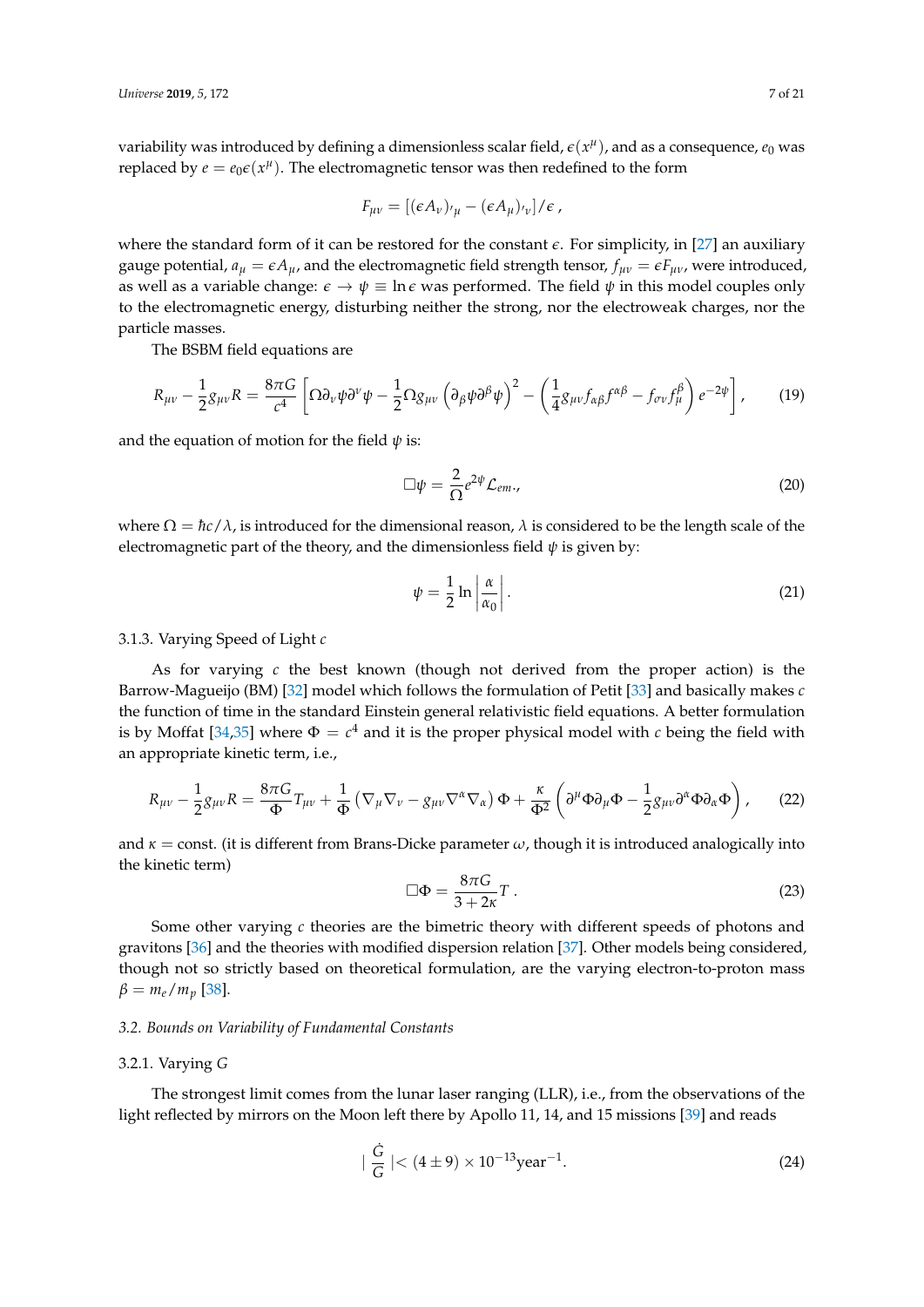On the other hand, by using the orbital period of binary pulsars *PSRB*1913 + 16 and *PSRB*1855 + 05 [\[40\]](#page-19-2), the limits are

$$
\frac{\dot{G}}{G} = (4 \pm 5) \times 10^{-12} \text{year}^{-1},\tag{25}
$$

and

$$
\frac{\dot{G}}{G} = (-9 \pm 18) \times 10^{-12} \text{year}^{-1} \,. \tag{26}
$$

#### 3.2.2. Varying *α*

The most spectacular bound comes from the Samarium 149 capture process in the natural nuclear reactor Oklo in Gabon which took place about 2 billion years ago [\[41–](#page-19-3)[43\]](#page-19-4). The process can be driven by different interactions and the appropriate bounds in the electromagnetic case are

$$
\frac{\dot{\alpha}}{\alpha} = 3.85 \pm 5.65 \times 10^{-18} \text{year}^{-1},\tag{27}
$$

and

$$
\frac{\dot{\alpha}}{\alpha} = (-0.65 \pm 1.75) \times 10^{-18} \text{year}^{-1} \,. \tag{28}
$$

Another method is studying absorption lines of distant quasars. Among the most updated constraint, from a sample of 23 absorption systems along the lines of sight towards 18 quasars, we have [\[44\]](#page-19-5)

$$
\frac{\dot{\alpha}}{\alpha} = (0.22 \pm 0.23) \times 10^{-15} \text{year}^{-1} \tag{29}
$$

in the redshift range  $0.4 \le z \le 2.3$ . The strongest constraint from a single quasar was given in [\[45\]](#page-19-6) and reads

$$
\frac{\dot{\alpha}}{\alpha} = (-0.07 \pm 0.84) \times 10^{-17} \text{year}^{-1}
$$
\n(30)

at  $z = 1.15$ .

# 3.2.3. Varying *c*

In fact, speed of light has been declared a constant by Bureau International Poids et Mesures (BIPM) and officially has the value  $c = 299$ , 792.458 km/s [\[46\]](#page-19-7) and its measurement is so far accurate up to 10−<sup>9</sup> [\[47\]](#page-19-8). However, we cannot tell Nature what is the value of *c* so still the measurement of it makes sense. For example, from the definition of the fine structure constant and based on the measurements of variability of *α* one finds the bound:

$$
\frac{\Delta c}{c} = \frac{\Delta \alpha}{\alpha} \sim 10^{-5}.\tag{31}
$$

Measurement of *c* in particular is important on the cosmological distance scale since it may also be a sign of an alternative scenario for the cosmological inflation. In fact, recently some new methods of cosmological measurement of *c* have been introduced [\[48](#page-19-9)[,49\]](#page-19-10) by using Baryonic Acoustic Oscillations (BAO) to the formula

<span id="page-7-0"></span>
$$
D_A(z_m)H(z_m) = c(z_m),\tag{32}
$$

where *D<sup>A</sup>* is the angular diameter distance of an object in the sky, *H*—the Hubble parameter, *zm*—redshift at maximum of angular diameter distance *DA*. The latter has a peculiar property of being small for closer objects and then growing for farther objects (i.e., starts growing with redshift), reaching a maximum and then finally decreasing. When measuring *D<sup>A</sup>* and *H* (the cosmic "ruler" and the cosmic "clock") for some sample of objects at  $z_m$ , one can find the value of  $c$  from [\(32\)](#page-7-0). The method was actually applied to 613 ultra-compact radio quasars and has given the value  $c = 3.039 \pm 0.180 \times 10^8$  m/s [\[50\]](#page-19-11) which is within the figure fixed by BIPM.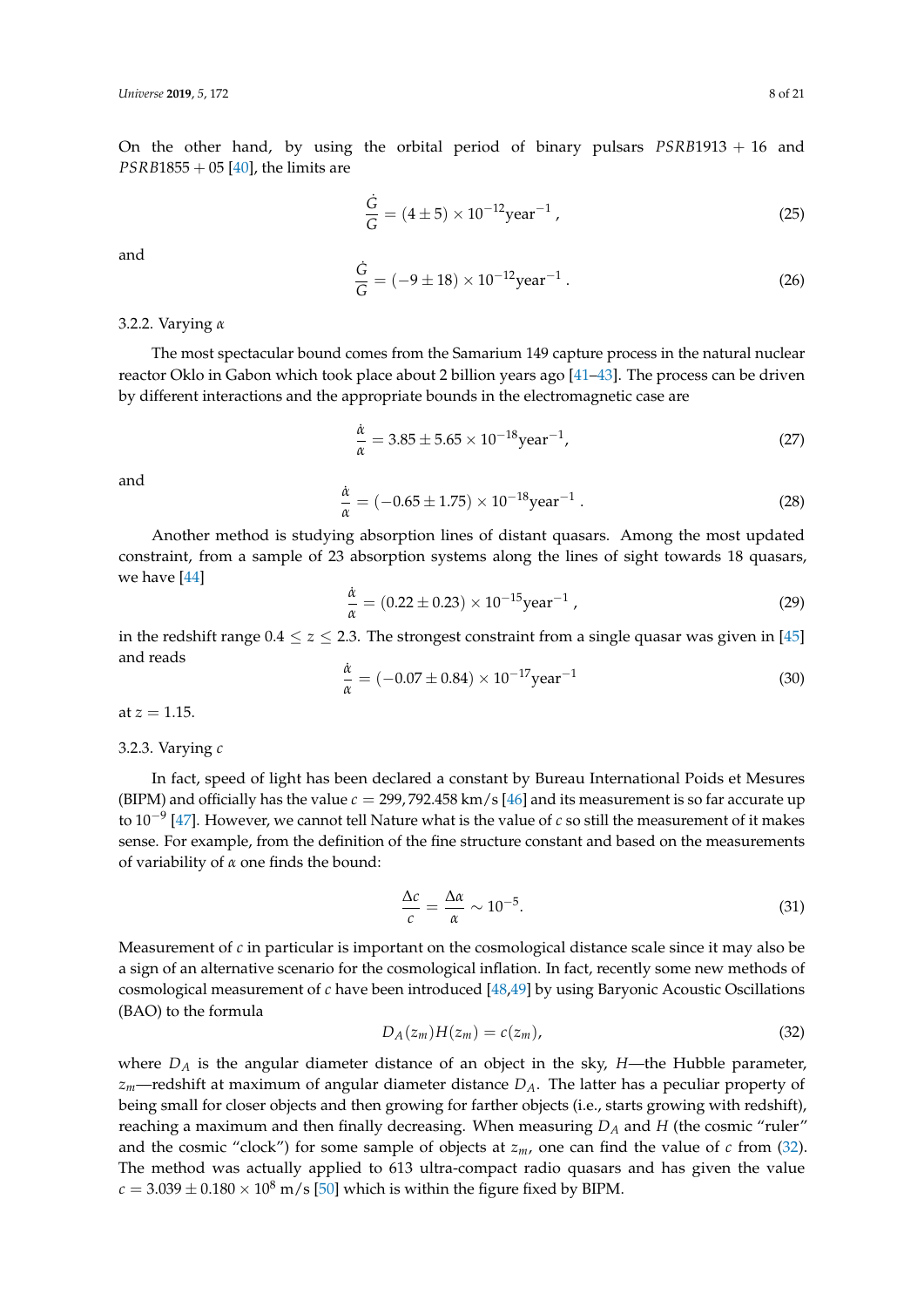## *3.3. Varying Constants as the Path to the Multiverse*

The bounds presented above can be interpreted twilights—as the bounds or as the "evidence" for the variability of constants of nature. Taking the second position, one can say at least that the constants must vary very slowly to fulfil these current observational bounds. This statement is especially suitable for the whole universe evolution, since even a very slow change of a constant, while multiplied by the age of the universe, may give quite a significant result. Finally, the variability of physical constants at least makes us aware of some other possibilities for the physical constants and physical laws being different in some other universes forming the multiverse, which is the main objective of this paper.

Some issues related to the varying constants problem should also be mentioned. Above, we have considered the theories in which just one of the set of the fundamental constants was varying. However, the constants are mutually tightened by various relations so that varying one of them may lead to a change of another. A simple example is the relation [\(9\)](#page-4-3) which defines the fine structure constant *α* which involves two (or even three) other fundamental constants and each of them may vary if *α* is supposed to vary. Furthermore, there are theories which involve more than one constant changing. These are varying both *G* and *c* models [\[51](#page-19-12)[–53\]](#page-19-13) and the justification for such theories is obvious—these constants show up together in the Einstein-Hilbert action for gravity and in the Einstein field equations. There are also models with varying both *G* and *α* [\[54\]](#page-19-14). The combination of varying both *α* and *c* models would exactly refer to the constraint given by the definition of the fine structure constant [\(9\)](#page-4-3) and so would be hardly distinguishable, though not excluded.

In general, one may think of some "trajectory" of the universe in the "phase space" (in Ref. [\[55\]](#page-19-15) it is called a state space S) of the physical constants and ask how such a trajectory would be related to the mutual changes of these constants. One may perhaps end up in the situation of some "structural stability" of these trajectories. Of course not all of them would be stable in such a space, probably giving tight constraints on a possibility that any of the fundamental constants can vary.

Another problem is whether the varying constants theories and so the multiverse are in conflict with the principles of general covariance (independence of the physical laws of the coordinate transformations) and with the principle of manifest covariance (tensorial nature of the physical laws) [\[56\]](#page-19-16). For our set of constants which were investigated in Section [3:](#page-4-0)  $(G, \alpha, c)$  or  $(G, e, c)$ , we should consider the problem of their possible invariance (covariance) with respect to the local point transformations (LPT) of the form [\[57\]](#page-19-17)

$$
r = r'(r),\tag{33}
$$

where *r* and *r'* are arbitrary sets of coordinates. In the standard case of general relativity the constants (*G*, *α*, *c*) or (*G*,*e*, *c*) have the same values *everywhere* on spacetime manifold and so they can be considered constant 4-scalars. However, once they start to vary with respect to the spacetime positions, they obviously are different in different 4-positions and so cannot be considered constant scalars globally on the manifold. However, as it can be seen from the presentations of the varying constants theories of Section [3,](#page-4-0) now the constants  $(G, α, c)$  become (scalar) fields  $φ(x), φ(x), Φ(x)$ , and as such they of course change their values with spacetime positions. At each point of the spacetime these values should not depend on any particular choice of coordinates, so if  $x^{\mu}$  is an old system of coordinates and  $x'^\mu$  is a new one, then according to a general definition of a scalar field,  $\phi'$  in new coordinates should have the same value as in the old ones, i.e.,

$$
\phi'(x'^{\mu}(x^{\nu})) = \phi(x^{\mu}).\tag{34}
$$

A problem appears when one considers some varying-*c* theories since in these theories *c* also enters the definition of a time coordinate  $x^0 = c(x^{\mu})t$  and in such cases some special frame (coordinates)—the light frame—has to be chosen [\[58\]](#page-19-18). This is definitely a preferred frame which contradicts both general and manifest covariance which require the physical quantities are represented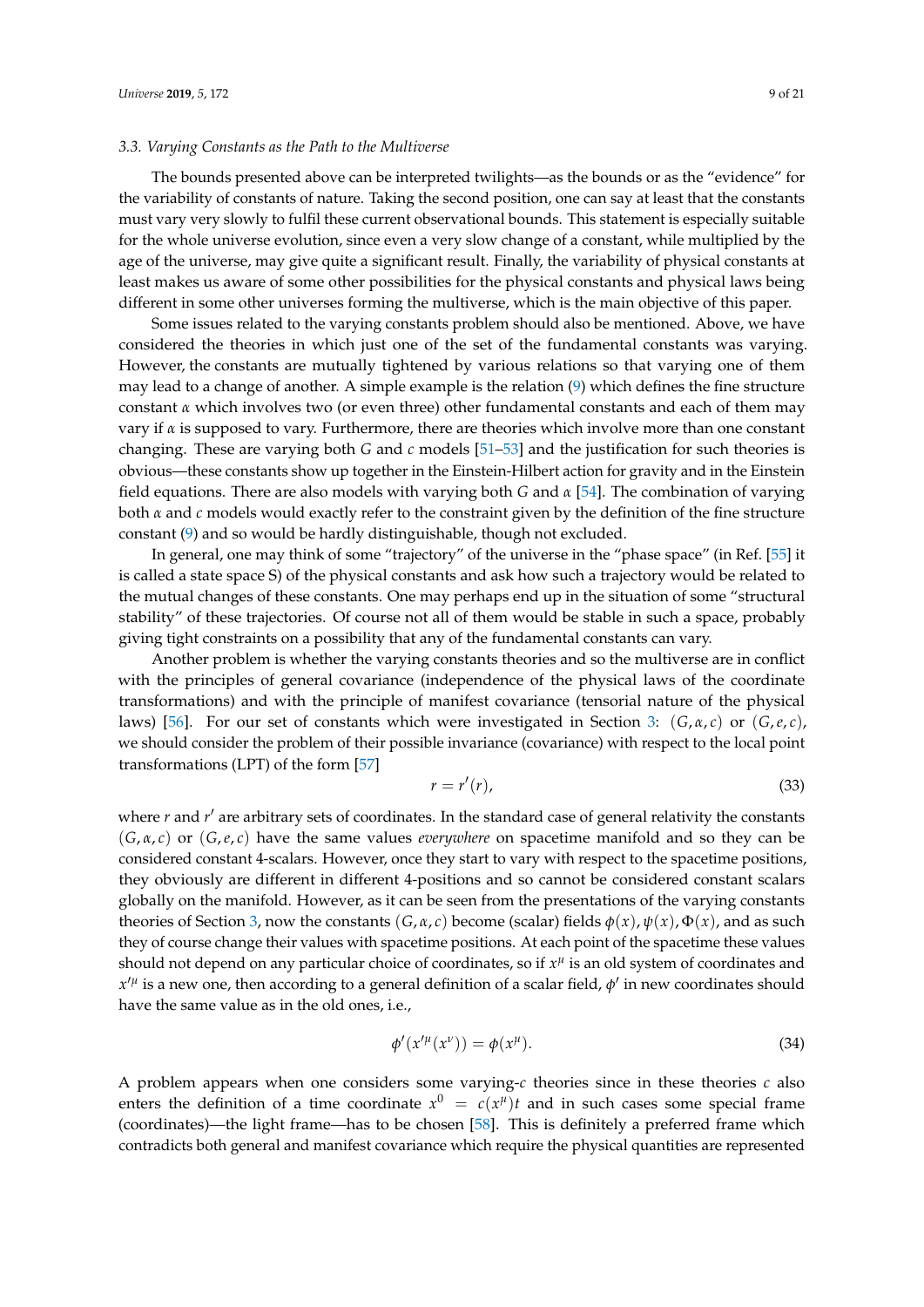by invariant under general coordinate transformations objects such as tensors $^1$ . Besides, these theories lead to the Lorentz symmetry violation and as we know Lorentz symmetry is the pillar of contemporary physics.

However, even for the varying speed of light case, one can construct the theory which still allows general covariance [\[60\]](#page-19-19), by formulating it in terms of the *x* 0 coordinate with the dimension of length rather than time (not appealing to its definition as  $x^0 = c(x^{\mu})t$ . This allows the metric, Ricci and other tensors to transform as tensors, as it should be. Besides, the local Lorentz symmetry is also preserved since the theory uses the local value of *c* which is constant at any particular point of spacetime.

In the Moffat's varying speed of light theory [\[34\]](#page-18-30), Lorentz symmetry is broken spontaneously and the full theory possesses exact Lorentz invariance while the vacuum fails to exhibit it.

Despite all that, it is commonly believed nowadays that Lorentz symmetry is violated in quantum gravity regime [\[61\]](#page-19-20). Then, since we are talking about such an esoteric notion as the multiverse, it does not seem that it may be formulated without any appeal to quantum gravity, so one may not necessarily expect that the covariance and Lorentz invariance will have to be the property of the multiverse. It also might be that the multiverse which would not take any quantum effects into account would perhaps be still manifestly covariant and Lorentz invariant, but the multiverse in its fully quantum picture (see Section [5\)](#page-13-0) would not necessarily be so.

# <span id="page-9-0"></span>**4. Varying Constants and Anthropic Principles**

## *4.1. Coincidences*

Let us now ask the fundamental question about the position of a human in the Universe. The question is both of a physical and of a philosophical nature. Starting from the observation of masses and sizes of physical objects in our Universe, one notices that they are not arbitrary—it is rather that the mass is proportional to the size and so both quantities can be placed in linear dependence. In other words, the space of values of masses and sizes is not filled in randomly and only the structures which obey roughly the linear dependence can exist [\[62\]](#page-19-21). This linear law shows some kind of coincidence which allows living organisms to evolve because they are subject to the same fundamental interactions (gravitational, electromagnetic, nuclear strong, and nuclear weak with appropriate dimensionless coupling constants *α*, *αg*, *α<sup>s</sup>* , and *αw*). Bearing in mind physics, we know the reason—they exist due to stable equilibria between these fundamental interactions. For example, common objects of our every day life (a table, a spoon) exist due to a balance between an attractive force between the protons and electrons and a repulsive force (pressure) of degenerated electrons.

Actually, there are numerous facts both related to every day physics and to the universe's physics which can be called coincidences. Let us enumerate some of them. Practical life shows us the benefit of the fact that water shrinks at 0–4 degrees Celsius which allows fish to survive the winter. The Earth is accompanied by a comparable mass natural satellite—the Moon—which prevents the Earth from wobbling chaotically. This does not happen for Mars, which has only tiny moons (presumably captured asteroids) and its chaotic change of obliquity can be as large as 45 degrees [\[63\]](#page-19-22), which can dramatically influence the climate and so prevents a possibility for the life to survive. The next example is the enormous variety of chemicals being the result of the fact that the electrons are light enough compared to the nuclei and so atoms do not form any kind of "binary" systems, allowing chemical bonds to develop. In fact, the ratio of the size of the nucleus and the size of an atom is about

$$
\alpha \beta = (1/137)(1/1836) \ll 1. \tag{35}
$$

 $1 - A$  famous example of a quantity which is frame-dependent in general relativity is the gravitational energy represented by a pseudotensor [\[59\]](#page-19-23).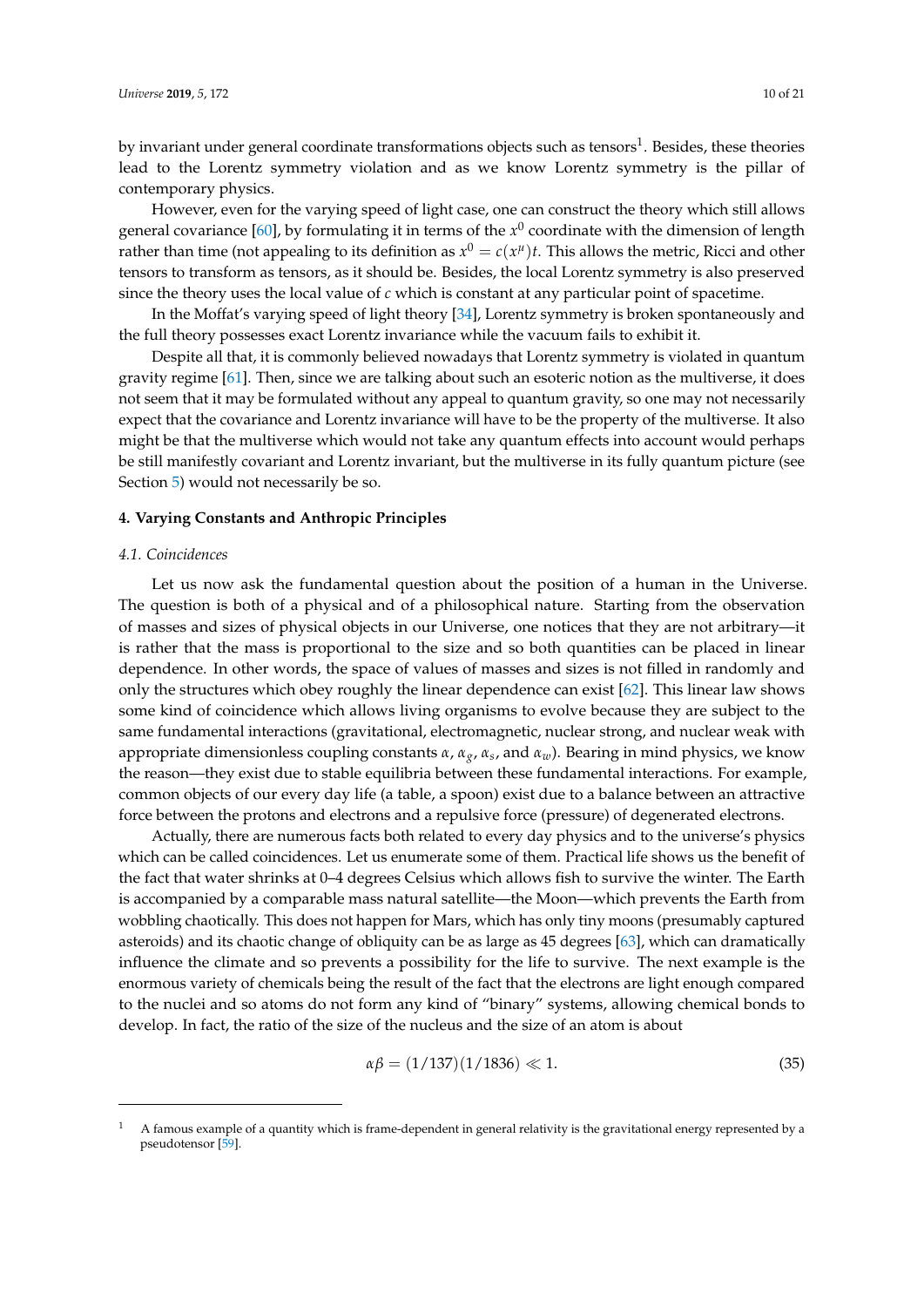Another issue is the influence of varying constants on chemical bonds. There are basically three types of inter-atomic bonds: ionic, covalent, and metallic [\[62\]](#page-19-21). The ionic bonds are characterised by the strong electric interaction between the positive and negative ions of two different atoms which either take or donate electrons. Classic examples are the sodium chloride *NaCl*, the sodium fluoride *NaF*, and the magnesium oxide *MgO*. In fact, the Coulomb electric force which makes the bond is different for each of these molecules because of difference in the charge and also in the distance between the ions. This results in different melting temperatures of these molecules in particular or in general in different physical characteristics of them. In our case of varying constants the strength of Coulomb force would also be varying with respect to a possible change of electric charge *e* or alternatively the fine structure constant *α* and so would effect the chemical bonds resulting in different physical characteristics of the molecules destroying some coincidences such as the anomalous properties of water at 0–4 degrees. If one appealed to the relation [\(9\)](#page-4-3) defining the fine structure constant *α* one could perhaps also find a possibility that the varying speed of light *c* would equally be influencing the ionic Coulomb force, so changing the chemical structures and physical properties of various molecules.

The covalent bonds are also due to the electric force though they are characteristic for the same atoms exchanging the electrons. The metallic bonds are due to positive ions of metal interacting with the free electron gas moving between these ions. Since they both are of the electric nature, they would be sensitive to a change of the values of *e*, *α*, and *c* in the similar way as the ionic bonds.

The influence of varying *G* into the chemical bonds seems to be negligible since they are not gravitational in nature. However, once considering the bonds in gravitational field, their strength may be important in view of the macroscopic gravitational influence on larger structures in order to prevent them from being fractured. One should also mention possible influence of the quantum interactions on the molecular bonds which may also be the result of the change of the classical interactions.

Fine-tuned is also the nucleosynthesis (formation of atomic nuclei) in the early Universe which only takes place in a fixed period of time after big-bang (0.04*s* < *t* < 500*s*) and is governed by the fine structure constant *α* and the ratio *β* leading to the condition

$$
\alpha > \beta,\tag{36}
$$

which is really the case in our universe. It is interesting to note that the nucleosynthesis would not be possible, if an electron was replaced by its heavier version—the muon.

On a more general level, one realises a very narrow range of physical parameters admissible in our universe—something we can acknowledge as the fine-tuning to fit the conditions for life to exist. Fine-tuned are the values of the fundamental constants *α* and *αs* (cf. Figure [2\)](#page-11-0) [\[64\]](#page-19-24).

In fact, a slight change of *α* would prevent the possibility of existence of life in the Universe. We can see that the "inhabitable" zone for life is set respectively to  $\alpha \approx 1/137$  and  $\alpha_s \approx 0.1$ . These values of *α* and *α<sup>s</sup>* are fine-tuned for our existence, which is indicated by the white cross in the red striped region in the graph. In the orange region, deuteron is unstable and the main nuclear reaction in the star cannot proceed. For  $\alpha_s \lesssim 0.3 \alpha^{1/2}$  (dark blue region) carbon and higher elements are unstable. On the other hand, unless  $\alpha \ll 1$  the electrons in atoms and molecules are unstable to pair creation (top-left part of green region). The requirement that the typical energy of chemical reactions is much smaller than the typical energy of nuclear reactions excludes bottom-right part of the green region. Besides, the light-blue region is excluded because there proton and diproton are not stable, affecting stellar burning and big bang nucleosynthesis. Finally, the electromagnetism is weaker than gravity in the region to the very left.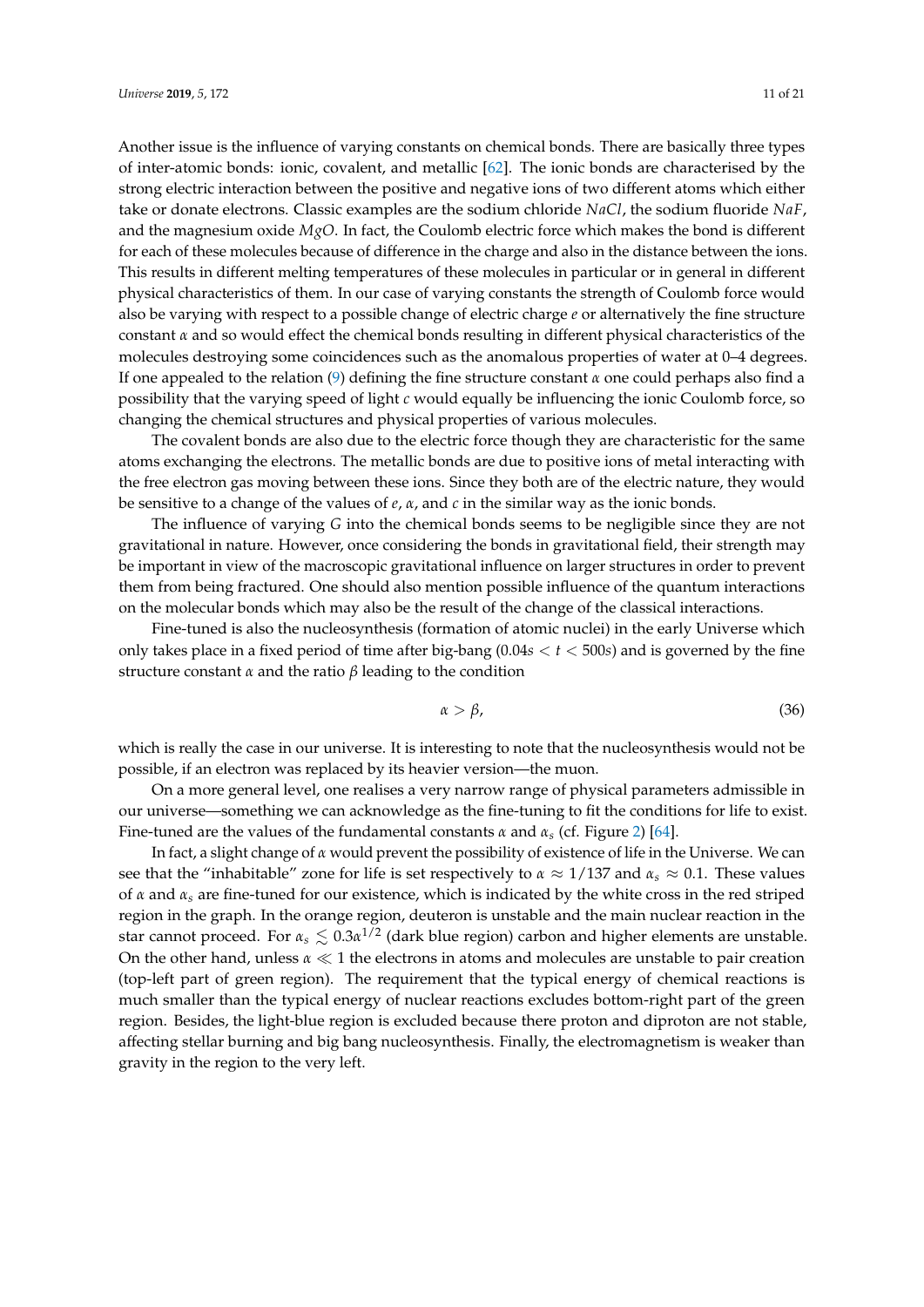<span id="page-11-0"></span>

**Figure 2.** Fine-tuning of the parameters *α* and *αs*. Life-permitting parameter zone of these constants is marked in red [\[65\]](#page-19-25).

Last but not least, let us mention that the values of the fundamental interactions coupling constants *α*, *αg* determine various "physical" conditions for life [\[62\]](#page-19-21). For example, if gravitational energy on the surface of a planet is smaller than the energy required for fracture—any animal, including human, can exist—the condition involves the values of both electromagnetic and gravitational coupling constants *α* and *αg*.

Such kind of argumentation reflected by the above mentioned coincidences leads physicists to create the notion of the anthropic principles, which expressed the fact that possibly the Universe is extremely "fine-tuned" to host humans!

#### *4.2. Anthropic Principles (AP)*

What are the anthropic principles? Opponents say that they are just tautologies or some self-explanatory statements with no practical meaning. Some physicists take them into account seriously. Others consider trivial statements with no meaning for the contemporary scientific method of physics. We take a position that they should be explored as kind of "boundary" options for the evolution of the physical universe. In fact, these principles were first presented by Brandon Carter [\[66](#page-20-0)[,67\]](#page-20-1) on the occasion of 500th anniversary of the birth of Copernicus during the IAU meeting in Kraków, Poland in 1974 and further developed by Barrow and Tipler in their book about the topic [\[62\]](#page-19-21).

A fundamental problem raised by AP refers to the question about the reason that out of many possible ways of the evolution of the Universe just one specific way was chosen—that one which led to formation of galaxies, stars, planetary systems, and finally both the unconscious and the conscious life. Of course, while using the term "many possible ways" we immediately touch the problem of "other" worlds (at least hypothetically) potentially and in that sense we refer to the notion of the multiverse. Let us then discuss some formulations of the anthropic principles in order to insight their relation to the multiverse concept.

# 4.2.1. Weak Anthropic Principle (WAP)

The statement is as follows [\[62\]](#page-19-21): "the observed values of all physical and cosmological quantities are not equally probable, but that they take on values restricted by the requirement that there exist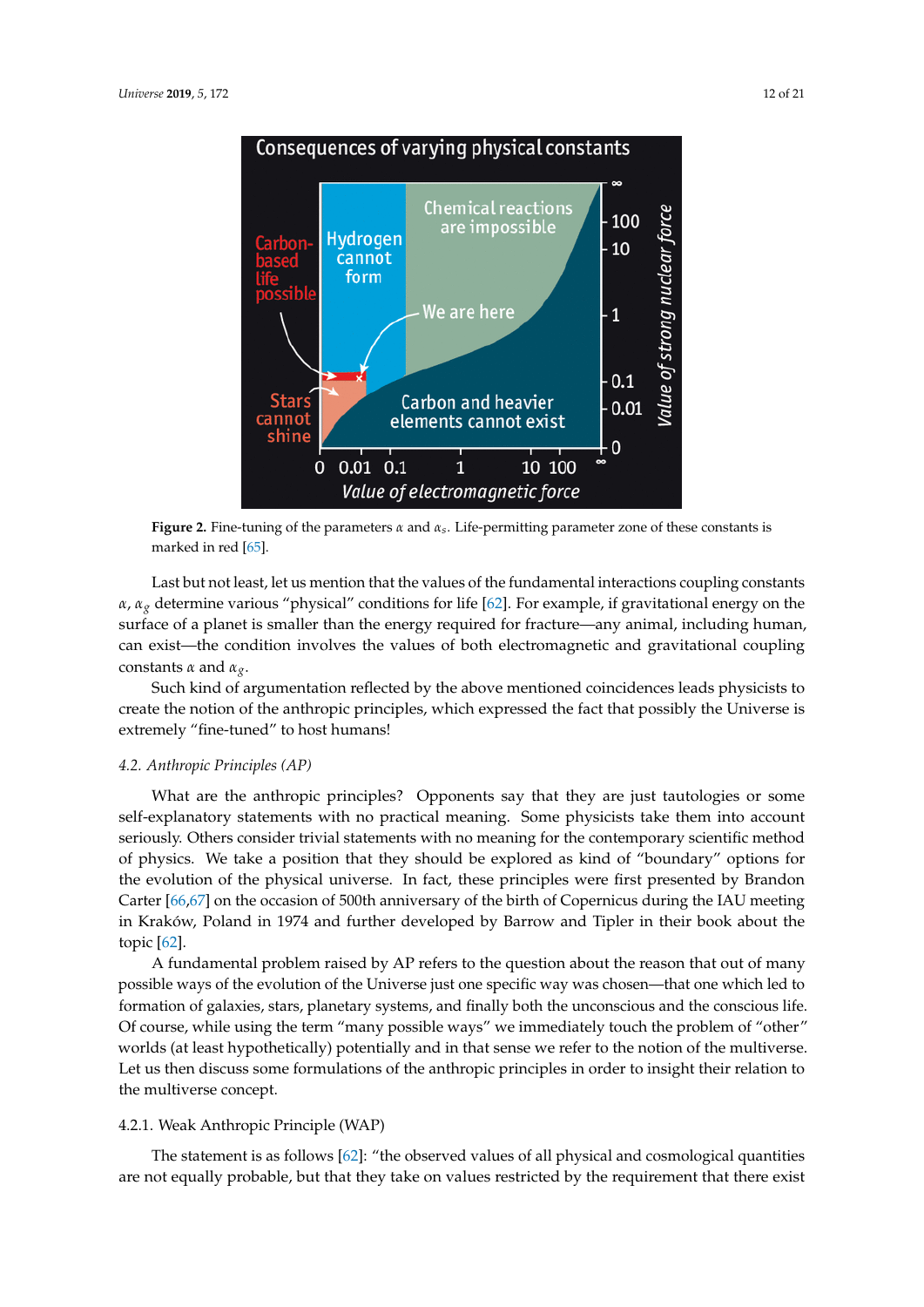sites where carbon-based life can evolve and by the requirement that the Universe be old enough for it to have already done so". In other words, life may have evolved in the Universe. In terms of statistics, WAP is usually expressed by the application of the famous Bayes theorem [\[68\]](#page-20-2).

The Bayes theorem is based on the notion of the conditional probability  $P(B \mid A)$ , i.e., the probability of proposition *B* assuming that proposition *A* is true. The conditional probability fulfils the multiplication rule  $P(A \wedge B) = P(A)P(B | A)$  which due to symmetry leads to the formulation of the theorem

<span id="page-12-0"></span>
$$
P(A \mid B) = \frac{P(B \mid A)P(A)}{P(B)},
$$
\n(37)

where  $P(A | B)$  is the probability of proposition *A* assuming that proposition *B* is true. In Bayesian inference one considers set of models  $\{M_i\}$ ,  $i = 1, 2, ..., n$  and using [\(37\)](#page-12-0) one constructs the so-called posterior probability in view of some data set *D* [\[69\]](#page-20-3):

$$
P(M_i | D) = \frac{P(D | M_i)P(M_i)}{P(D)}.
$$
\n(38)

The best model based on set *D* is the one with the largest value of posterior probability. Before applying the data set *D* the so-called prior probability for each model *M<sup>i</sup>* is usually assumed to be equal, i.e., that  $P(M_i) = 1/n$ . The probability  $P(D \mid M_i)$  is called the evidence of model likelihood  $E_i$ .

The relative plausibility of any model  $M_i$  compared to some base model  $M_0$ , also called the posterior odds is

$$
O_{i0} = \frac{P(M_i \mid D)}{P(M_0 \mid D)} = \frac{P(D \mid M_i)P(M_i)}{P(D \mid M_0)P(M_0)}.
$$
\n(39)

In view of the equality of prior probabilities  $P(M_i) = P(M_0)$ , one gets the so-called Bayes factor

$$
B_{i0} = \frac{P(D \mid M_i)}{P(D \mid M_0)} = \frac{E_i}{E_0},\tag{40}
$$

which for  $B_{i0} = 1$  says that both models are equally good in view of the data, while for  $B_{i0} < 1$  model *M*<sup>0</sup> is preferred.

An example of the application of the Bayes theorem is when one considers the large size of the Universe as related to the origin of life on Earth [\[70\]](#page-20-4). If *M*<sup>1</sup> is the model which says that the large size of the Universe is superfluous for life, then  $P(M_1) = P(M_1 | D) \ll 1$ , while for  $M_0$  saying that the large size is necessary for life to appear, then  $P(M_0) \ll 1$ , while  $P(M_0 | D) \approx 1$ , so  $B_{i0} < 1$  and it prefers model  $M_0$ .

# 4.2.2. Strong Anthropic Principle (SAP)

It says that "the Universe must have the properties which allow life to develop within it at some stage of its history" [\[62\]](#page-19-21). In other words (or more physically) it says that the constants of Nature (e.g., gravitational constant) and laws of Nature (e.g., Newton's law of gravity) must be such that life has to appear. It is interesting to look into various interpretations of the SAP because some of them are quite extreme.

- *Interpretation A* says that "there exists only one possible Universe designed with the goal of generating and sustaining observers" [\[62\]](#page-19-21). In fact, it is very teleological, and this is why it sometimes is also called "An Intelligent Project" interpretation.
- Interpretation B is very radical and says that "observers are necessary to bring the Universe into being" [\[62\]](#page-19-21). Such a statement is based on the philosophical ideas of Berkeley and developed by John Archibald Wheeler as the *Participatory Anthropic Principle* [\[62\]](#page-19-21).
- *Interpretation C* says that "the whole ensemble of other and different universes is necessary for the existence of our Universe" [\[62\]](#page-19-21). The best-known, though most controversial version of this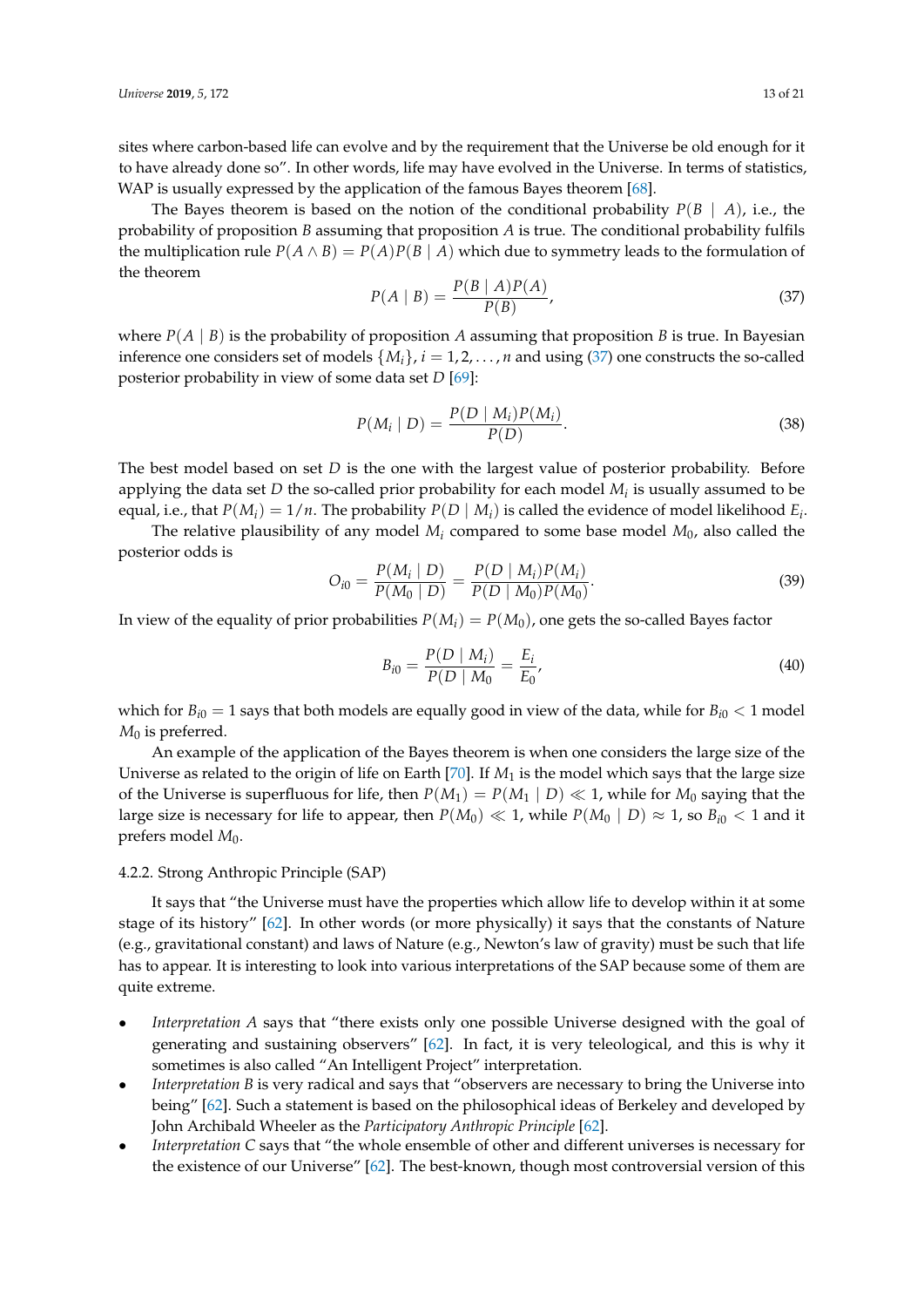interpretation is the many-worlds theory of Everett [\[71,](#page-20-5)[72\]](#page-20-6) having recently some strong support

# 4.2.3. Final Anthropic Principle (FAP)

from superstring theory [\[73\]](#page-20-7).

It says that "the intelligent information-processing must come into existence in the Universe, and, once it comes into existence, it will never die out" with an alternative statement that "no moral values of any sort can exist in a lifeless cosmology" [\[62\]](#page-19-21). As it is easily noticed, it has some broader than physical meaning.

# 4.2.4. Minimalistic Anthropic Principle (MAP)

This is the most reserved of anthropic principles saying that "ignoring selection effects while testing fundamental theories of physics using observational data may lead to incorrect conclusions" [\[67\]](#page-20-1).

# 4.2.5. Going Beyond

The most challenging for the Author is the interpretation C, since it has some strong support from the most advanced and avant-garde theories of contemporary physics such as the many-world interpretation [\[71\]](#page-20-5) and the superstring theory [\[73\]](#page-20-7). The former says that each time one makes a measurement of a physical observable in the quantum world in one of the universes, one also has infinitely many other universes which are equally real and instantaneous in which the result of the measurement is different. In other words, we have a completely different world history in all the other universes (e.g., in one of them, one is married, and in another one, one is single)—called parallel universes.

As for the latter concept, there is the so-called superstring landscape [\[74\]](#page-20-8) (nowadays even extended into the so-called swampland [\[75\]](#page-20-9)) which allows to generate

$$
(10^{100})^5 = (1 \text{good})^5 = 10^{500} \tag{41}
$$

different vacua (being the properties of individual universes) which determine different sets of physical laws governing the evolution. It is worth noticing that this number is much larger then even the Eddington number  $N_E = 10^{80}$ .

The number  $10^{500}$  comes because in superstring theory there are many ways of the symmetry breaking and the choices of quantum mechanical vacua. Since the basic space-time of the superstring theory is 10-dimensional, then a 9-dimensional space (plus time) is compactified into a 3-dimensional world in a couple of hundreds (500) ways (called topological cycles). There are about 10 fluxes which can wrap on these topological cycles giving  $10^{500}$  options [\[74,](#page-20-8)[76\]](#page-20-10) (see also the discussion of M. Douglas in this volume [\[77\]](#page-20-11)).

It is worth emphasizing that the Interpretation C somehow moves back SAP to WAP because in some rough interpretation both suggest that our Universe is one of many other options and the other options do not necessarily show any (specific to our Universe) coincidences and fine-tuning.

#### <span id="page-13-0"></span>**5. The Multiverse and Its Testability**

Once we raised the concept of the multiverse as a collection of the universes with one of them inhabited by us—humans—we need to have a discussion on whether there is any practical way to falsify the existence of the "other universes". Before that let us first say what can be meant by the multiverse as an entity—something we can call the hierarchy of multiverses.

#### *5.1. Multiverse Hierarchy*

The many-worlds interpretation of quantum mechanics by Everett [\[71\]](#page-20-5) is very philosophical and it was contested strongly by founders of quantum mechanics (especially those who believed in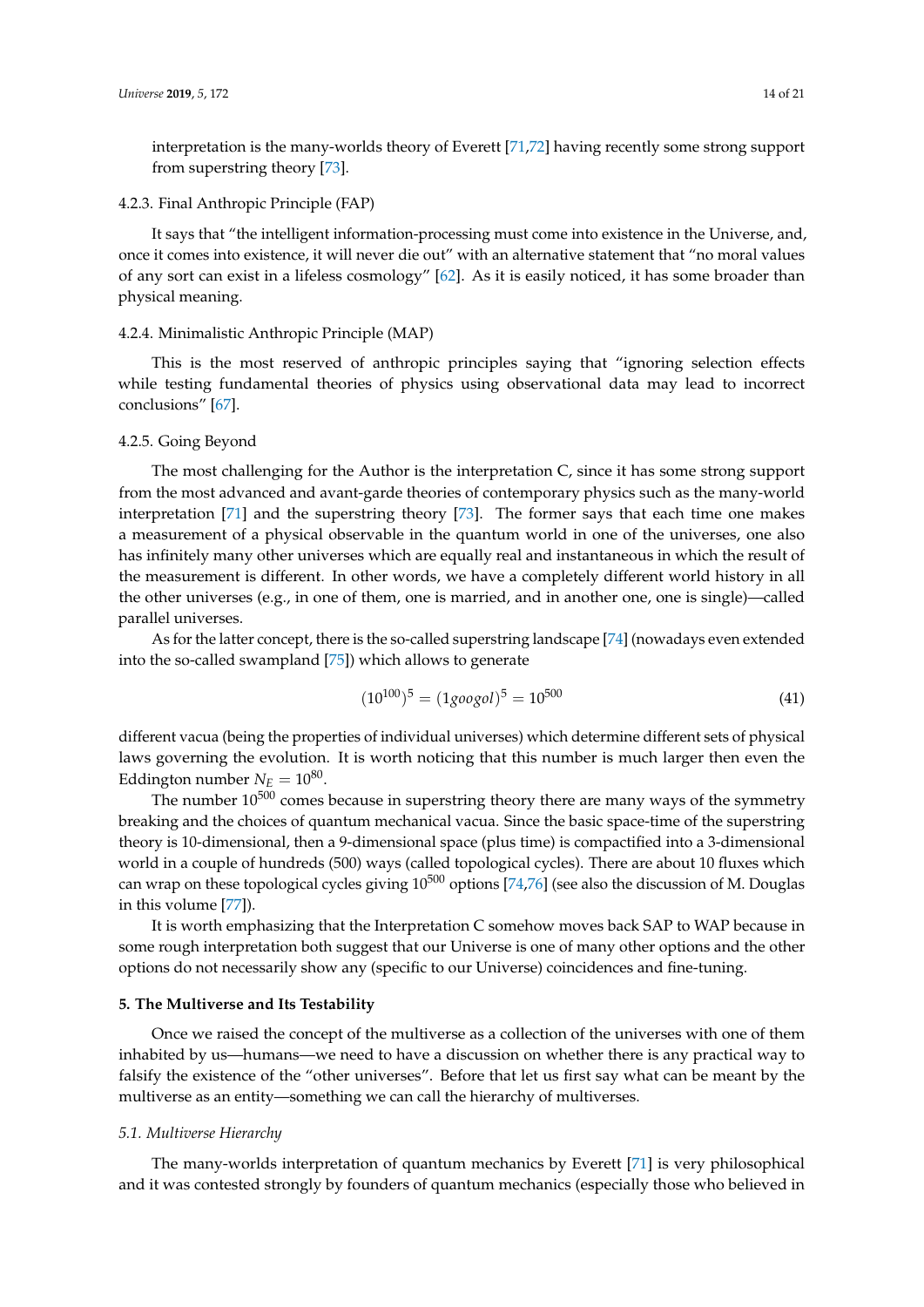statistical interpretation and in Copenhagen interpretation). However, as we have mentioned already, the contemporary superstring theory seems to give firm framework for considering different scenarios of evolution of the fundamental sets of constants of nature and the laws of nature (or "different worlds") fitting perhaps an idea of Everett—the multiverse. Such an idea has, among others, its own practical realisation in cosmology throughout the idea of eternal inflation—each emerging vacuum bubble has its own vacuum with different laws of nature [\[78\]](#page-20-12).

Max Tegmark [\[64,](#page-19-24)[65\]](#page-19-25) has differentiated four levels of the multiverse which are characterised as follows:

- *Level I* obeys the pieces of our universe which are outside the cosmic horizon (behind our reach due to finite speed of information transmission by the speed of light), it presumably allows the same laws of physics, though different initial conditions.
- Level II are the other bubbles (universes) created during the process of eternal cosmic inflation which allows the same laws of physics but the different values of physical constants and different dimensionality of space. Our universe (set of constants) is likely as one of the many options.
- Level III is what is essentially the many-wolds of quantum physics proposed by Everett. It is the same as the level II but with some quantum curiosities such as superpositions of "alive" and "dead" cats, etc. The main issue is that there is no collapse of the total wave function of the Universe so that the decoherence (appearance of a classical world) happens only for a branching piece of the whole multiverse.
- Level IV is very extreme since it contains "any mathematical structure which is realised somewhere in the multiverse and it is fully materialisable". Within this multiverse, one can have different physical constants, different laws of physics, dimensionality, etc. Since on this level we can make an equality between "mathematical existence" and "physical existence", then we can answer the famous Wheeler and Hawking question: "why these equations (laws of physics), and not others?

For the Author, the most fascinating is the level IV since the universe which is understood as "all which exists" is quite natural to accept, though here by "all" one understands "all which can be thought of in terms of the mathematics" and not necessarily real in our every day life "common sense reasoning" which refers to something which exists as a physical object. However, the meaning of the term "all", after a deeper though about it, can easily be extended into not only "all" which exists in a material world, but also "something" which can exist as an idea a human can think of, and so something which just exists "hypothetically" (like fairy tail giants much larger than dinosaurs being in contradiction to our physical laws applied on Earth [\[62\]](#page-19-21)).

An interesting and perhaps even further going idea which perhaps rises the level IV onto the "level V" is due to Heller [\[79\]](#page-20-13) who considers the universes with different logic (reasoning comes from the category theory) rather than just different mathematics.

Despite level IV seeming esoteric, for physicists still probably the most difficult to accept conceptually is the level III which is the many-world interpretation of Everett. This is because Tegmark classifies level III as a generalisation of the level I, so all the phenomena related to branching of the (never collapsing) wave function of the universe happen at the same place in space, which sounds really obscure.

# *5.2. Multiverse and Our Vision of Life*

We suggest a new anthropic hierarchy of the universes in the multiverse, i.e., the hierarchy which can be defined in the context of having observers (or life) in those universes. We can start with the biological and psychological (related to the consciousness) meaning of life defining first the universes which can be inhabitable (I) in the sense of our life (OUL) or in the sense of other life (OTL) as in Table [1.](#page-15-0) Then, we define the universes which are uninhabitable (UI) both in the sense of OUL or of OTL.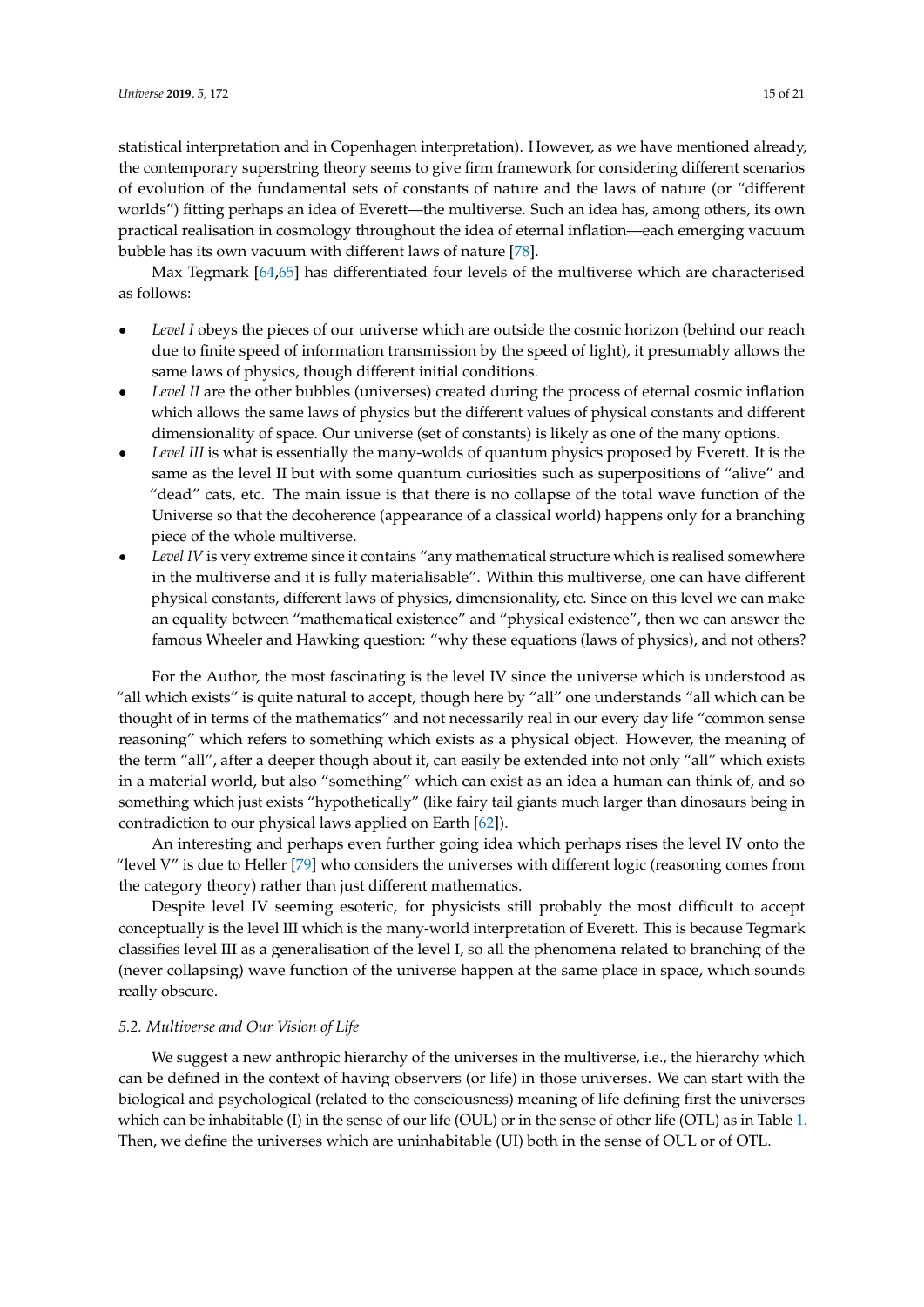|            | <b>Inhabitable</b> | Uninhabitable |
|------------|--------------------|---------------|
| our life   | I, OUL             | UI, OUL       |
| other life | I. OTL             | UI, OTL       |

**Table 1.** Hierarchy of multiverses in view of our definition of life.

<span id="page-15-1"></span><span id="page-15-0"></span>If one sticks to the physical merit, one can differentiate the universes which possess our set of physical laws (OUS) and those which possess other set of physical laws (OTS) as in Table [2.](#page-15-1)

**Table 2.** Hierarchy of multiverses in view of the hierarchy of physical laws.

|                   |        | Inhabitable Uninhabitable |
|-------------------|--------|---------------------------|
| our set of laws   | I, OUS | UI, OUS                   |
| other set of laws | L OTS  | UI, OTS                   |

#### *5.3. Falsifying the Multiverse*

There is a question as to which level of the multiverse can really be falsifiable in the Popper's sense. If one believes in inflationary picture [\[80](#page-20-14)[,81\]](#page-20-15) and the generation of the quantum fluctuations during this epoch, one can surely appeal to the problem of quantum entanglement [\[82\]](#page-20-16) which together with the above mentioned problem of variability of constants seems to allow to test the levels I and II. As for the level III it is perhaps also possible to study the entanglement within the branching of the total wave function of the universe and its decoherence within individual branches. However, the level IV (and perhaps "level V" [\[79\]](#page-20-13)) does not seem to be testable, though one would attempt to formulate an idea of some "signals" of different mathematics or even logics (what?) in the multiverse, but they seem to be much behind the reach of "observable quantities" in the regular sense of physics though still can perhaps be falsifiable in the sense of Popper.

From the practical point of view of contemporary physics we may define the multiverse as: (1) The set of pieces of our universe each of them having different physical laws; (2) The set of completely independent entities each of them having different physical laws. While the possibility (1) could possibly be testable, the possibility (2) does not seem to be easily testable.

In that context one would think of some interesting research challenges:

Challenge I: Inventing an alternative to ours scenario of the evolution of the universe which would be consistent and would allow for life though not necessarily of OUL.

Challenge II: Constructing a consistent scenario of the evolution of the universe which would not allow for life of OUL, i.e., being OTL. This seems to be much harder because we simply do not know what OTL is.

By constructing an alternative scenario we mean the construction of all important physical processes which presumably took place in the universe such as: big-bang, inflation, nucleosynthesis, galaxy formation, etc. (an interesting example of such universes can be the ones which do not exhibit weak interactions [\[83\]](#page-20-17)).

# *5.4. How Many Universes?*

There is an issue of how large the sets are (or ensembles [\[55\]](#page-19-15)) of universes and whether these sets are finite or infinite and if the latter is the case, then whether they are at least countable perhaps in the sense of cardinal numbers or uncountable [\[84\]](#page-20-18)? The question is also what would be the measure of the set of universes like OUL in the space of all universes in the multiverse? These issues have already been discussed by Ellis and collaborators [\[55\]](#page-19-15). First of all, appealing to the views of Hilbert [\[85\]](#page-20-19), the really existing infinite set of anything—including the universes—is just impossible. This is because infinity is not an actual number one can ever specify or reach and in fact it only replaces our statement that "something continues without end". Even a prove of infinity of Euclidean geometry is an untestable concept and so its infiniteness is likely not to be realised in practice. Based on this argument one can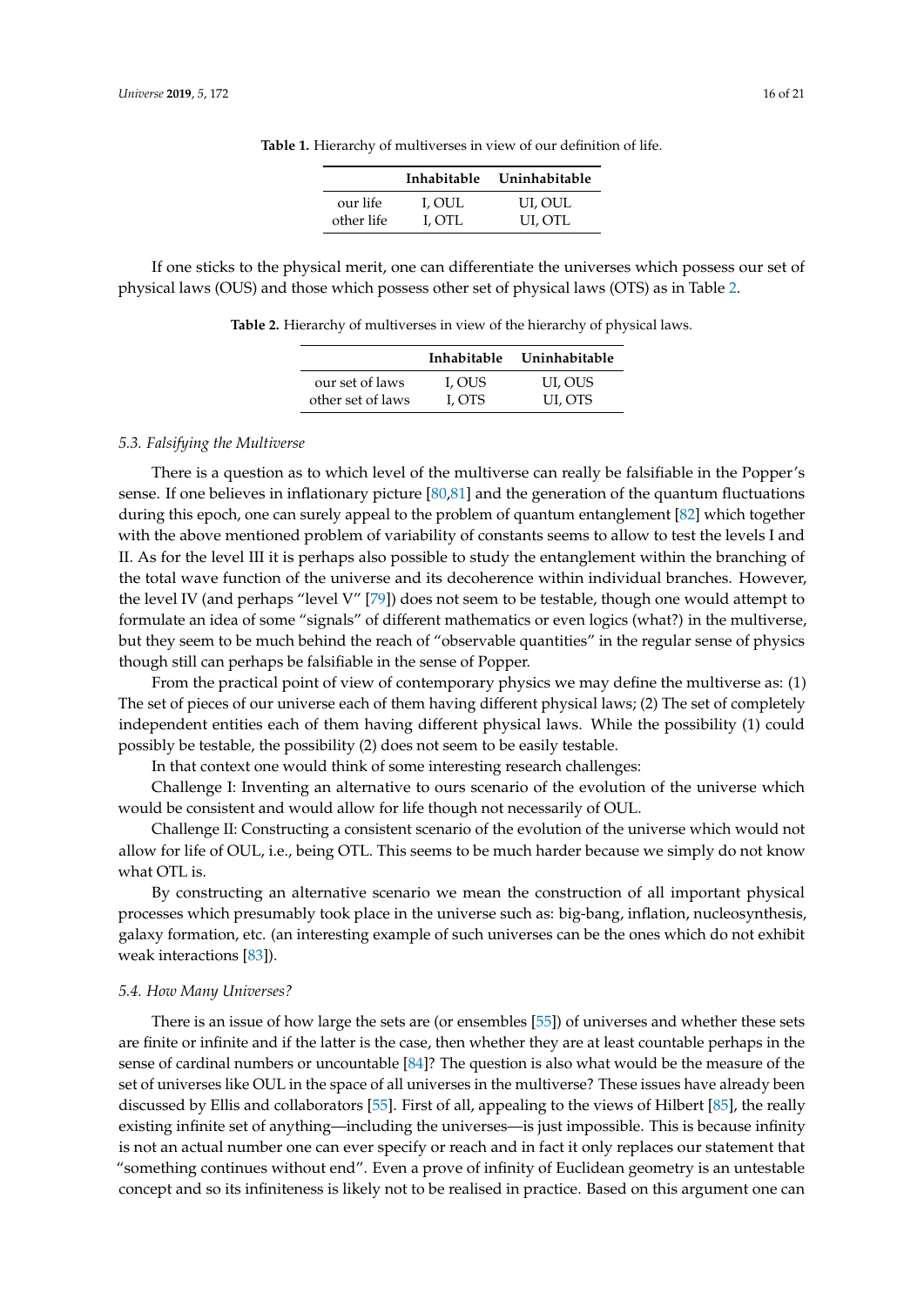say [\[55\]](#page-19-15) that bearing in mind the properties of infinity, even if the number of really existing models are infinite (or just finite), they form a set of measure zero in the set of all possible universes, which makes a big problem.

Contrary to this infinitude, Paul Davies [\[86\]](#page-20-20) considers only four (and each finite) numbers which are unique among all the possible numbers of universes in the multiverse. These are:  $0, 1, 2$ , or  $10^{500}$ . Zero is distinguished, but not experimentally verified, 1 is obviously our every day experience, and  $10^{500}$  is just the number which comes from superstring landscape considerations. However, the number 2 needs more attention, since this is exactly the number of universes being created if one considers the process of universe creation in analogy to a quantum field theoretical process of pair creation. In such a case, the universes can be created as a single universe—antiuniverse pair or  $5 \times 10^{499}$  pairs within the superstring framework [\[87\]](#page-20-21).

# *5.5. Falsifying due to Quantum Entanglement*

Quantum entanglement is an intensively studied problem in contemporary physics which is related to quantum information, quantum cryptography, quantum algorithms, atoms and particles quantum physics [\[82\]](#page-20-16) and can also be applied to cosmology on the same footing as applying classical general relativity to cosmology or quantum mechanics to quantum cosmology. In our cosmological context, for the universes which are not fully independent (i.e., quantum mechanically entangled), the underlying idea is to investigate the signal from quantum entanglement of the classically disconnected (causally) pieces of space.

Quantum entanglement effect of the multiverse can be observed due to an appropriate term of quantum interaction in any universe of the multiverse i.e., also in our universe. Practical realisation is by an extra term in the basic cosmological (and classical) Friedmann equation

<span id="page-16-0"></span>
$$
H^{2}(t) = \frac{8\pi G}{3c^{4}}\rho(t) + \text{``quantum entanglement''},
$$
\n(42)

where the *H* is the Hubble parameter,  $\rho$  is the mass density, and there is an extra term coming from quantum entanglement to this classical equation. If such a term is non-zero, then the entanglement signal is imprinted in the spectrum of the cosmic microwave background (CMB) in the form of an extra dipole which is a cause of dark matter flow [\[88\]](#page-20-22). Besides, the entanglement influences the potential of a scalar field which drives cosmological inflation and so it induces a change of the CMB temperature [\[89,](#page-20-23)[90\]](#page-20-24).

In fact, the entanglement can weaken the power spectrum of density perturbations in the universe in large angular scales  $[91]$ . It can also lead to a change of the spectral index of density perturbations and so can influence galaxy formation process. It may also create an extra "entanglement temperature" which is added to the CMB temperature [\[92\]](#page-20-26). The whole quantum field theoretical approach relies on the option that there is a creation of the pairs of universes in an analogical way as creating the pairs of particles in the second quantisation description (here it is called third quantisation [\[92\]](#page-20-26)).

It is worth mentioning that the idea of testing the multiverse due to quantum entanglement above relies on the assumption of validity of the quantum laws throughout the whole multiverse (or "meta-laws" which all universes in the multiverse have in common [\[55\]](#page-19-15)). Otherwise, we would not be able to say what physical phenomenon we could measure, in this particular case—the inter-universal quantum entanglement in the multiverse—a phenomenon known to hold in our universe, too. However, in general we can imagine the situation of the multiverse which allows some different physical phenomena which may or may not be present in our universe which could allow us to test the concept. In the former case we would have to define them from the phenomena we know from our universe physics, while for the latter case they could probably only be showing up in the cosmological equations like [\(42\)](#page-16-0) as some extra terms which cannot be identified (and not overlap) with anything else we know. In other words, there exists a series of multiverses which still are falsifiable and scientific, but they must be falsified by different methods than quantum entanglement.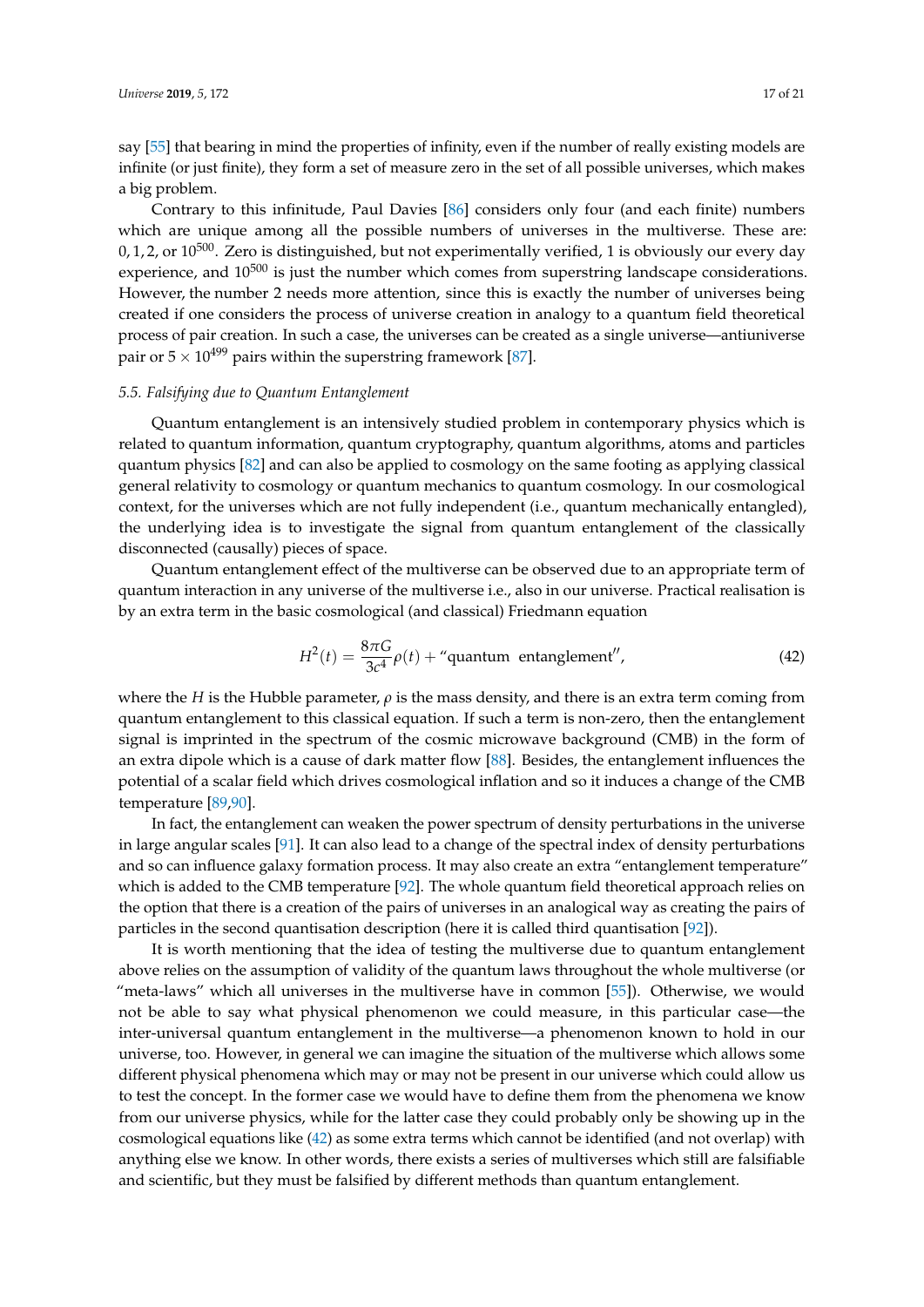# *5.6. Redundant or Necessary?*

One may ask the question: do we really need the vast amount of universes in the form of the multiverse? In order to answer this question let us notice that the classical cosmology (based on the Einstein field equations) selects only one solution (our universe) out of an infinite number of solutions (aleph-one number of solutions equal to the set of real numbers). On the other hand, quantum cosmology needs all the classical solutions to be present in the quantum solution which is the wave function of the universe in order to get the probability of creating one universe. Then, in classical cosmology, one needs some initial conditions as a physical law to resolve the problem of choosing "this" solution (our universe) and not "that" solution (other universe), while in quantum cosmology all the initial points (classical solutions) are present in the quantum solution, and there is no need for any initial conditions to be introduced as an extra law [\[62\]](#page-19-21). In that sense, in quantum approach we enlarge ontology (all universes instead of one), but reduce the number of physical laws (no need for initial conditions). It seems to be quite reasonable to do so, and what is more, this enlargement is an analogue of the spatial enlargement of the universe by the Copernican system, which was once criticised by the opponents of Copernicus based on the Occam's razor (something which has proven to be wrong after a couple of centuries). In the case of the multiverse, we enlarge whatever the size of our universe is by adding extra universes which possess different physical laws and which are real, though they may seem to be virtual once we look at them classically as one of the realisations of our hypothetical opportunities reflected in mathematical formulation of some field equations with a number of different solutions.

# <span id="page-17-3"></span>**6. Afterword**

It is very hard to say what "the multiverse" actually is. One can easily imagine the notion of the "multi-world" being for example understood as "multi-Earth" in view of the fact that nowadays we know that there exist extrasolar planets—some of them perhaps habitable. If one sticks to "the world" being a solar system, then of course there are many "multi-world' solar systems. Further, we may define hierarchically "multi-galaxy", "multi-cluster", etc., reaching the Hubble horizon limited observable universe. All this does not seem to be abstract and is easily reachable by the current observational data. However, the real concept of the multiverse is something more than that. It could be the entity still based on our known physics, but equally it could go beyond that possibility reaching the level of our virtual imagination presented in terms of mathematics or even logic. Furthermore, these abstract options are the strongest challenge for our observational reach since they require the tools which allow the falsifiability at least understood as in the definition of the scientific method by Popper. Without such tools most of our discussion about the multiverse will remain quite impractical, though very attractive intellectually and philosophically.

**Funding:** This research received no external funding.

**Acknowledgments:** I am indebted to John D. Barrow for providing me with the reference to original works of William James which rooted the term "multiverse". I also acknowledge the discussions with Paul C.W. Davies, Michael Heller, Claus Kiefer, Joao Magueijo, John Moffat, Salvador Robles-Perez, Vincenzo Salzano, and John Webb. I should also give some credit to Hussain Gohar who has elaborated his own versions of the figures I used.

**Conflicts of Interest:** The author declares no conflict of interest.

# **References**

- <span id="page-17-0"></span>1. Popper, K. *The Logic of Scientific Discovery*; Routledge-Taylor & Francis: Abingdon, UK, 2002.
- <span id="page-17-1"></span>2. Hubble, E. A Relation Between Distance and Radial Velocity Among Extra-Galactic Nebulae. *Proc. Natl. Acad. Sci. USA* **1929**, *15*, 168. [\[CrossRef\]](http://dx.doi.org/10.1073/pnas.15.3.168) [\[PubMed\]](http://www.ncbi.nlm.nih.gov/pubmed/16577160)
- <span id="page-17-2"></span>3. Penzias, A.A.; Wilson, R.W. A Measurement of Excess Antenna Temperature at 4080 Mc/s. *Astrophys. J. Lett.* **1965**, *142*, 419–421. [\[CrossRef\]](http://dx.doi.org/10.1086/148307)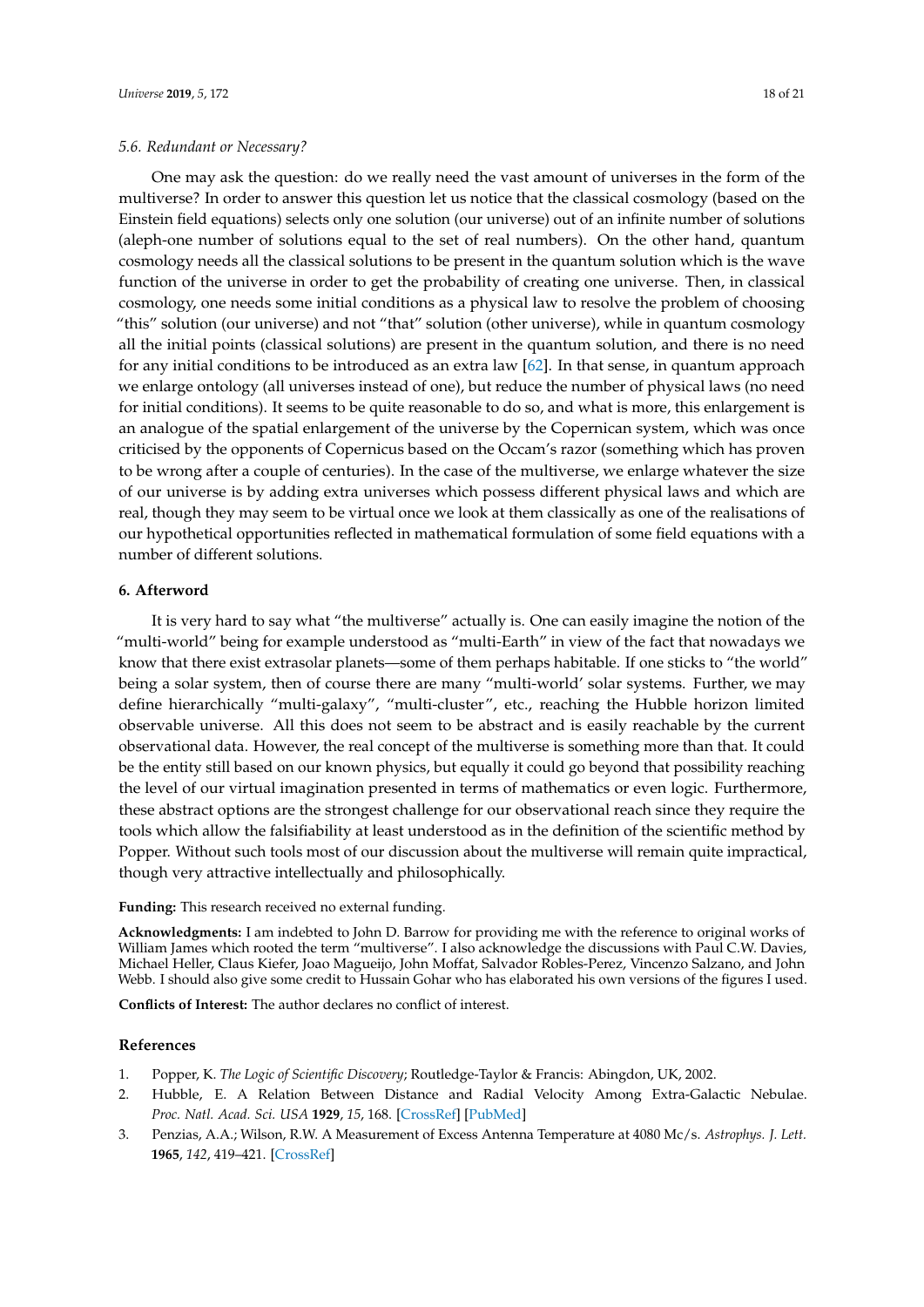- <span id="page-18-0"></span>4. Ade, P.A.; Aghanim, N.; Arnaud, M.; Ashdown, M.; Aumont, J.; Baccigalupi, C. Planck 2015 results-xiii. cosmological parameters. *Astron. Astrophys.* **2016**, *594*, A13.
- <span id="page-18-1"></span>5. Spergel, D.N.; Bean, R.; Doré; O; Nolta, M.R.; Bennett, C.L.; Dunkley, J. Three-year Wilkinson Microwave Anisotropy Probe (WMAP) observations: Implications for cosmology. *Astrophys. J. Suppl. Ser.* **2007**, *170*, 377. [\[CrossRef\]](http://dx.doi.org/10.1086/513700)
- <span id="page-18-2"></span>6. Ade, P.A.R.; Akiba, Y.; Anthony, A.E.; Arnold, K.; Atlas, M.; Barron, D. Measurement of the cosmic microwave background polarization lensing power spectrum with the POLARBEAR experiment. *Phys. Rev. Lett.* **2014**, *113*, 021301. [\[CrossRef\]](http://dx.doi.org/10.1103/PhysRevLett.113.021301)
- <span id="page-18-3"></span>7. Ellis, G.F.R. On the philosophy of cosmology. *Studi. Philos. Mod. Phys.* **2014**, *46*, 5–23. [\[CrossRef\]](http://dx.doi.org/10.1016/j.shpsb.2013.07.006)
- <span id="page-18-4"></span>8. Ellis, G.F.R. The Domain of Cosmology and the Testing of Cosmological Theories. In *The Philosophy of Cosmology*; Chamcham, K., Silk, J., Barrow, J.D., Saunders, S., Eds.; Cambridge University Press: Cambridge, UK, 2017; pp. 3–39.
- <span id="page-18-5"></span>9. James, W. Is Life Worth Living? *Int. J. Ethics* **1895**, *6*, 1–24. [\[CrossRef\]](http://dx.doi.org/10.1086/intejethi.6.1.2375619)
- <span id="page-18-6"></span>10. Duff, M.J.; Okun, L.B.; Veneziano, G. Trialogue on the number of fundamental constants. *J. High Energy Phys.* **2002**, *2002*, 023. [\[CrossRef\]](http://dx.doi.org/10.1088/1126-6708/2002/03/023)
- <span id="page-18-7"></span>11. Okun, L.B. The fundamental constants of physics. *Sov. Phys. Usp.* **1991**, *34*, 818. [\[CrossRef\]](http://dx.doi.org/10.1070/PU1991v034n09ABEH002475)
- <span id="page-18-8"></span>12. Levy-Leblond, J.M. The Importance of Being (a) Constant. In Proceedings of the Problems in the Foundations of Physics, Varenna, Italy, 25 July–6 August 1977.
- <span id="page-18-9"></span>13. Uzan, J.-P. Varying constants, gravitation and cosmology. *Living Rev. Relat.* **2011**, *14*, 2. [\[CrossRef\]](http://dx.doi.org/10.12942/lrr-2011-2)
- <span id="page-18-10"></span>14. Cavendish, H. XXI. Experiments to determine the density of the earth. *Philos. Trans. R. Soc. Lond.* **1798**, *88*, 469–526.
- <span id="page-18-11"></span>15. Johnstone-Stoney, G. LII. On the physical units of nature. *Philos. Mag.* **1881**, *5*, 381–390. [\[CrossRef\]](http://dx.doi.org/10.1080/14786448108627031)
- <span id="page-18-12"></span>16. Uzan, J.-P. The fundamental constants and their variation: Observational and theoretical status. *Rev. Mod. Phys.* **2003**, *75*, 403. [\[CrossRef\]](http://dx.doi.org/10.1103/RevModPhys.75.403)
- <span id="page-18-13"></span>17. Weyl, H. Eine neue erweiterung der relativitaetstheorie. *Annalen der Physik* **1919**, *59*, 101–133. [\[CrossRef\]](http://dx.doi.org/10.1002/andp.19193641002)
- <span id="page-18-14"></span>18. Eddington, A.S. *New Pathways in Science*; Cambridge University Press: Cambridge, UK, 1934.
- <span id="page-18-15"></span>19. Dirac, P.A.M. A new basis for cosmology. *Proc. R Soc. A* **1938**, *165*, 199–208. [\[CrossRef\]](http://dx.doi.org/10.1098/rspa.1938.0053)
- <span id="page-18-16"></span>20. Jordan, P. The present state of Dirac's cosmological hypothesis. *Z. Phys.* **1959**, *157*, 112–121. [\[CrossRef\]](http://dx.doi.org/10.1007/BF01375155)
- <span id="page-18-17"></span>21. Brans, C.; Dicke, R.H. Mach's principle and a relativistic theory of gravitation. *Phys. Rev.* **1961**, *124*, 925.
- <span id="page-18-18"></span>22. Gasperini, M.; Veneziano, G. The pre-big bang scenario in string cosmology. *Phys. Rep.* **2003**, *373*, 1–212. [\[CrossRef\]](http://dx.doi.org/10.1016/S0370-1573(02)00389-7)
- <span id="page-18-19"></span>23. Khoury, J.; Steinhardt, P.; Turok, N. Inflation versus cyclic predictions for spectral tilt. *Phys. Rev. Lett.* **2003**, *91*, 161301. [\[CrossRef\]](http://dx.doi.org/10.1103/PhysRevLett.91.161301)
- <span id="page-18-20"></span>24. Barrow, J.D. *The Constants of Nature*; Vintage Books: London, UK, 2002.
- <span id="page-18-21"></span>25. Barrow, J.D. Varying alpha. *Annalen der Physik* **2010**, *19*, 202–210. [\[CrossRef\]](http://dx.doi.org/10.1002/andp.201010416)
- <span id="page-18-22"></span>26. Albrecht, A.; Magueijo, J. Time varying speed of light as a solution to cosmological puzzles. *Phys. Rev. D* **1999**, *59*, 043516. [\[CrossRef\]](http://dx.doi.org/10.1103/PhysRevD.59.043516)
- <span id="page-18-23"></span>27. Sandvik, J.H.B.; Barrow, J.D.; Magueijo, J. A Simple Cosmology with a Varying Fine Structure Constant. *Phys. Rev. Lett.* **2002**, *88*, 031302. [\[CrossRef\]](http://dx.doi.org/10.1103/PhysRevLett.88.031302) [\[PubMed\]](http://www.ncbi.nlm.nih.gov/pubmed/11801051)
- <span id="page-18-24"></span>28. Teller, E. On the change of physical constants. *Phys. Rev.* **1948**, *73*, 801. [\[CrossRef\]](http://dx.doi.org/10.1103/PhysRev.73.801)
- <span id="page-18-25"></span>29. Gamow, G. Electricity, gravity, and cosmology. *Phys. Rev. Lett.* **1967**, *19*, 759. [\[CrossRef\]](http://dx.doi.org/10.1103/PhysRevLett.19.759)
- <span id="page-18-26"></span>30. Dirac, P.A.M. The cosmological constants. *Nature* **1937**, *139*, 323. [\[CrossRef\]](http://dx.doi.org/10.1038/139323a0)
- <span id="page-18-27"></span>31. Bekenstein, J.D. Fine-structure constant: Is it really a constant? *Phys. Rev. D* **1982**, *25*, 1527. [\[CrossRef\]](http://dx.doi.org/10.1103/PhysRevD.25.1527)
- <span id="page-18-28"></span>32. Barrow, J.D.; Magueijo, J. Solutions to the quasi-flatness and quasi-lambda Problems. *Phys. Lett. B* **1999**, *447*, 246–250. [\[CrossRef\]](http://dx.doi.org/10.1016/S0370-2693(99)00008-8)
- <span id="page-18-29"></span>33. Petit, J.-P. Cosmological model with variable light velocity: The interpretation of red shifts. *Mod. Phys. Lett. A* **1988**, *3*, 1733–1744. [\[CrossRef\]](http://dx.doi.org/10.1142/S0217732388002099)
- <span id="page-18-30"></span>34. Moffat, J.W. Quantum gravity, the origin of time and time's arrow. *Found. Phys.* **1993**, *23*, 411–437. [\[CrossRef\]](http://dx.doi.org/10.1007/BF01883721)
- <span id="page-18-31"></span>35. Moffat, J.W. Variable speed of light cosmology, primordial fluctuations and gravitational waves. *Eur. Phys. J. C* **2016**, *76*, 130. [\[CrossRef\]](http://dx.doi.org/10.1140/epjc/s10052-016-3971-6)
- <span id="page-18-32"></span>36. Clayton, M.A.; Moffat, J.W. A scalar-tensor cosmological model with dynamical light velocity. *Phys. Lett. B* **2001**, *506*, 177–186. [\[CrossRef\]](http://dx.doi.org/10.1016/S0370-2693(01)00414-2)
- <span id="page-18-33"></span>37. Magueijo, J.; Smolin, L. Gravity's rainbow. *Class. Quantum Gravity* **2004**, *21*, 1725. [\[CrossRef\]](http://dx.doi.org/10.1088/0264-9381/21/7/001)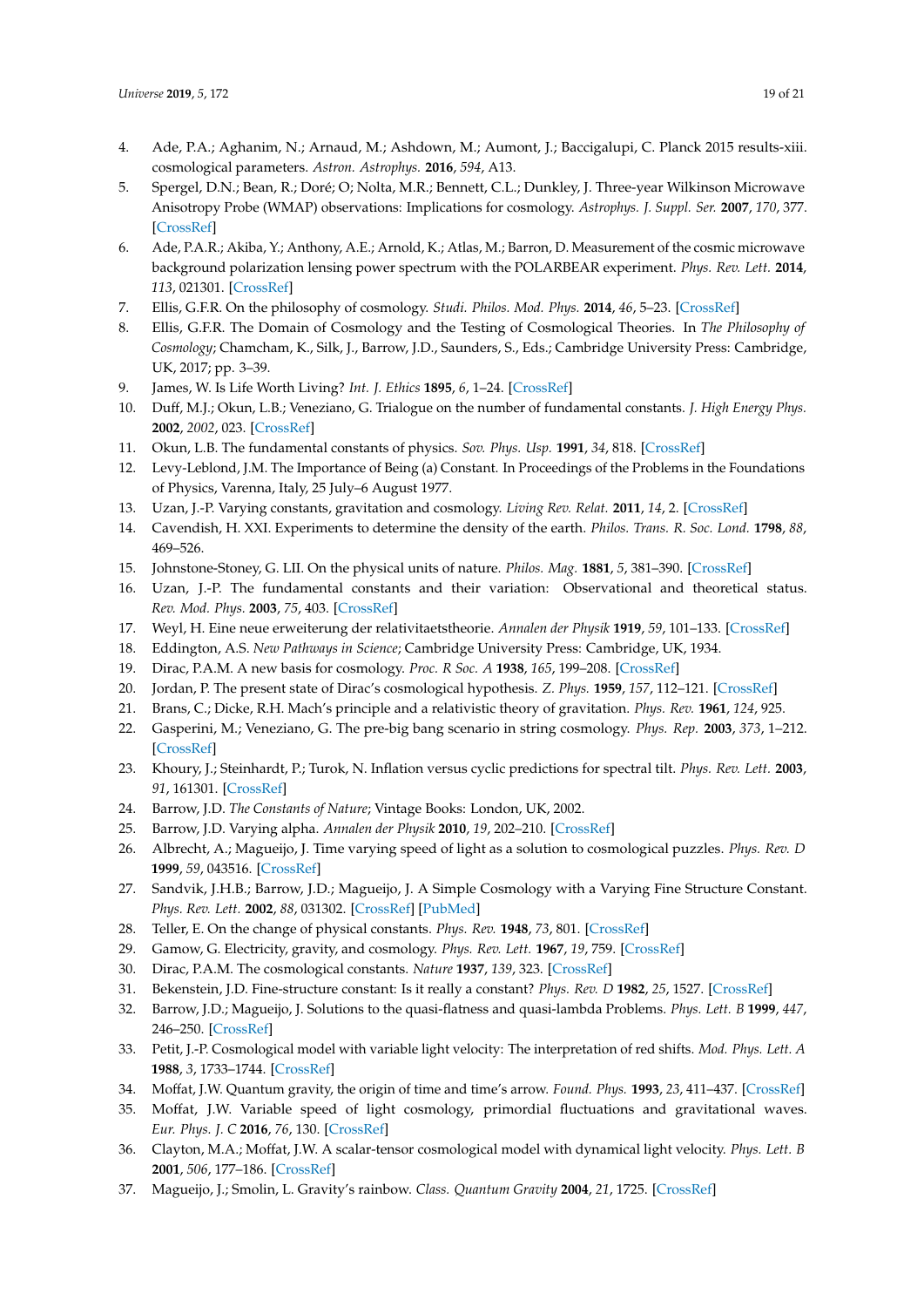- <span id="page-19-0"></span>38. Ivanchik, A.; Rodriguez, E.; Petitjean, P.; Yarshalovich, D. Do the fundamental constants vary in the course of cosmological evolution? *Astron. Lett.* **2002**, *28*, 423–427. [\[CrossRef\]](http://dx.doi.org/10.1134/1.1491963)
- <span id="page-19-1"></span>39. Moeller, J.; Biskupek, L. Variations of the gravitational constant from lunar laser ranging data. *Class. Quantum Gravity* **2007**, *24*, 4533. [\[CrossRef\]](http://dx.doi.org/10.1088/0264-9381/24/17/017)
- <span id="page-19-2"></span>40. Kaspi, V.M.; Taylor, J.H.; Riba, M.F. High-precision timing of millisecond pulsars. 3: Long-term monitoring of PSRs B1855+ 09 and B1937+ 21. *Astrophys. J.* **1994**, *428*, 713–728. [\[CrossRef\]](http://dx.doi.org/10.1086/174280)
- <span id="page-19-3"></span>41. Shlyakhter, A.I. Direct test of the constancy of fundamental nuclear constants. *Nature* **1976**, *264*, 340. [\[CrossRef\]](http://dx.doi.org/10.1038/264340a0)
- 42. Petrov, Y.V.; Nazarov, A.I.; Onegin, M.S.; Petrov, V.Y.; Sakhnovsky, E.G. Natural nuclear reactor at Oklo and variation of fundamental constants: Computation of neutronics of a fresh core. *Phys. Rev. C* **2006**, *74*, 064610. [\[CrossRef\]](http://dx.doi.org/10.1103/PhysRevC.74.064610)
- <span id="page-19-4"></span>43. Fujii, Y.; Iwamoto, A.; Fukahori, T.; Ohnuki, T.; Nakagawa, M.; Hidaka, H.; Oura, Y; Moeller, P. The nuclear interaction at Oklo 2 billion years ago. *Nucl. Phys. B* **2000**, *573*, 377–401. [\[CrossRef\]](http://dx.doi.org/10.1016/S0550-3213(00)00038-9)
- <span id="page-19-5"></span>44. Wilczynska, M.R.; Webb, J.K.; King, J.A.; Murphy, M.T.; Bainbridge, M.B.; Flambaum, V.V. A new analysis of fine-structure constant measurements and modelling errors from quasar absorption lines. *Mon. Not. R. Astron. Soc.* **2015**, *454*, 3082–3093. [\[CrossRef\]](http://dx.doi.org/10.1093/mnras/stv2148)
- <span id="page-19-6"></span>45. Levshakov, S.A.; Centurion, M.; Molaro, P. Most precise single redshift bound to. *Astron. Astrophys.* **2006**, *449*, 879–889. [\[CrossRef\]](http://dx.doi.org/10.1051/0004-6361:20053827)
- <span id="page-19-7"></span>46. Resolution 2 of the 15th CGPM (1975). Available online: <http://www.bipm.org/en/CGPM/db/15/2/> (accessed on 13 July 2019).
- <span id="page-19-8"></span>47. Evenson, K.M.; Wells, J.S.; Petersen, F.R.; Danielson, B.L.; Day, G.W.; Barger, R.L.; Hall, J.L. Speed of light from direct frequency and wavelength measurements of the methane-stabilized laser. *Phys. Rev. Lett.* **1972**, *29*, 1346. [\[CrossRef\]](http://dx.doi.org/10.1103/PhysRevLett.29.1346)
- <span id="page-19-9"></span>48. Salzano, V.; Dąbrowski, M.P.; Lazkoz, R. Measuring the speed of light with Baryon Acoustic Oscillations. *Phys. Rev. Lett.* **2015**, *114*, 101304. [\[CrossRef\]](http://dx.doi.org/10.1103/PhysRevLett.114.101304) [\[PubMed\]](http://www.ncbi.nlm.nih.gov/pubmed/25815922)
- <span id="page-19-10"></span>49. Salzano, V.; Dabrowski, M.P. Statistical hierarchy of varying speed of light cosmologies. Astrophys. J. 2017, *851*, 97. [\[CrossRef\]](http://dx.doi.org/10.3847/1538-4357/aa9cea)
- <span id="page-19-11"></span>50. Cao, S.; Biesiada, M.; Jackson, J.; Zheng, X.; Zhao, Y.; Zhu, Z.-H. A new test of f(R) gravity with the cosmological standard rulers in radio quasars. *J. Cosmol. Astropart. Phys.* **2017**, *2017*, 012. [\[CrossRef\]](http://dx.doi.org/10.1088/1475-7516/2017/02/012)
- <span id="page-19-12"></span>51. Barrow, J.D. Cosmologies with varying light speed. *Phys. Rev. D* **1999**, *59*, 043515. [\[CrossRef\]](http://dx.doi.org/10.1103/PhysRevD.59.043515)
- 52. Barrow, J.D.; Magueijo, J. Solving the flatness and quasi-flatness problems in Brans-Dicke cosmologies with a varying light speed. *Class. Quantum Gravity* **1999**, *16*, 1435. [\[CrossRef\]](http://dx.doi.org/10.1088/0264-9381/16/4/030)
- <span id="page-19-13"></span>53. Balcerzak, A. Non-minimally coupled varying constants quantum cosmologies. *J. Cosmol. Astropart. Phys.* **2015**, *4*, 019. [\[CrossRef\]](http://dx.doi.org/10.1088/1475-7516/2015/04/019)
- <span id="page-19-14"></span>54. Barrow, J.D.; Magueijo, J.; Sandvik, H.B. A cosmological tale of two varying constants. *Phys. Lett. B* **2002**, *541*, 201–210. [\[CrossRef\]](http://dx.doi.org/10.1016/S0370-2693(02)02233-5)
- <span id="page-19-15"></span>55. Ellis, G.F.R.; Kirchner, U.; Stoeger, W.R. Multiverses and physical cosmology. *Mon. Not. R. Astron. Soc.* **2004**, *347*, 921–936. [\[CrossRef\]](http://dx.doi.org/10.1111/j.1365-2966.2004.07261.x)
- <span id="page-19-16"></span>56. Schutz, B.F. *A First Course in General Relativity*; Cambridge University Press: Cambridge, UK, 2009.
- <span id="page-19-17"></span>57. Tessarotto, M.; Cremaschini, C. Theory of non-local point transformations-Part 1: Representation of Teleparallel Gravity. *arXiv* **2016**, arXiv:1601.03940.
- <span id="page-19-23"></span><span id="page-19-18"></span>58. Magueijo, J. New varying speed of light theories. *Rep. Prog. Phys.* **2003**, *66*, 2025. [\[CrossRef\]](http://dx.doi.org/10.1088/0034-4885/66/11/R04)
- 59. Landau, L.D.; Lifschitz, E.M. *The Classical Theory of Fields*; Addison-Wesley: Boston, MA, USA, 1957.
- <span id="page-19-19"></span>60. Magueijo, J. Covariant and locally lorentz-invariant varying speed of light theories. *Phys. Rev. D* **2000**, *62*, 103521. [\[CrossRef\]](http://dx.doi.org/10.1103/PhysRevD.62.103521)
- <span id="page-19-20"></span>61. Mattingly, D. Modern tests of Lorentz invariance. *Living Rev. Relat.* **2005**, *8*, 5. [\[CrossRef\]](http://dx.doi.org/10.12942/lrr-2005-5) [\[PubMed\]](http://www.ncbi.nlm.nih.gov/pubmed/28163649)
- <span id="page-19-21"></span>62. Barrow, J.D.; Tipler, F.J. *The Anthropic Cosmological Principle*; Oxford University Press: Oxford, UK, 1986.
- <span id="page-19-22"></span>63. Laskar, J.; Robutel, P. The chaotic obliquity of the planets. *Nature* **1993**, *361*, 608. [\[CrossRef\]](http://dx.doi.org/10.1038/361608a0)
- <span id="page-19-24"></span>64. Tegmark, M. Parallel universes. *Sci. Am.* **2003**, *288*, 40–51. [\[CrossRef\]](http://dx.doi.org/10.1038/scientificamerican0503-40) [\[PubMed\]](http://www.ncbi.nlm.nih.gov/pubmed/12701329)
- <span id="page-19-25"></span>65. Tegmark, M. *Science and Ultimate Reality*; Barrow, J.D., Davies, P.C.W., Harper, C.L., Eds.; Cambridge University Press: Cambridge, UK, 2004.